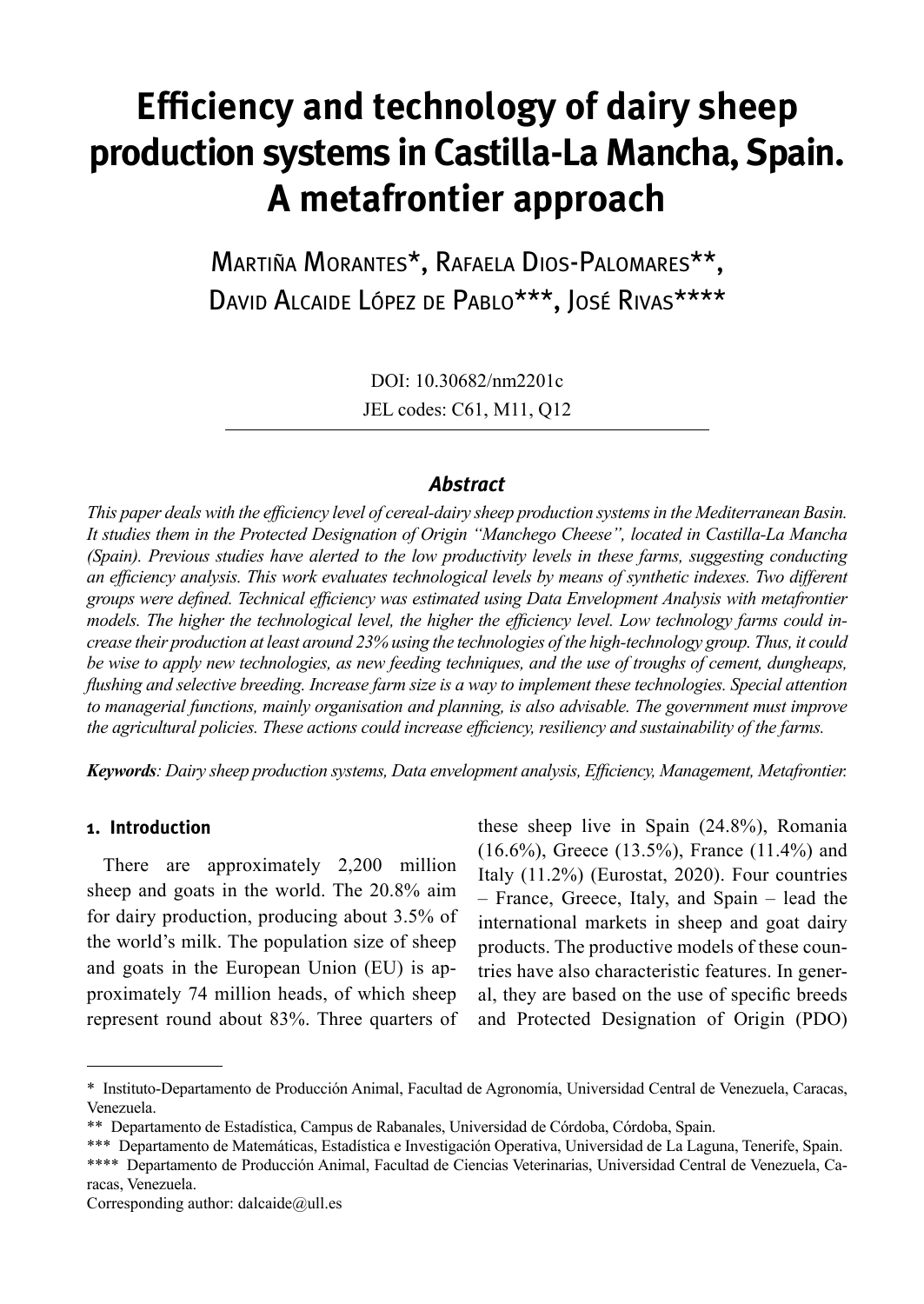cheeses, which are usually produced following traditional recipes.

The dairy sheep-cereal production systems are multifunctional and have a crucial historical, economic and social importance (Arzubi *et al.*, 2009; Vagnoni *et al*., 2018). Nevertheless, Mediterranean dairy sheep production farms have limits to their productivity, like weather and land conditions (de Rancourt *et al.*, 2006; Rivas *et al.*, 2014; Morantes *et al*., 2017).

According to national census (MAPA, 2019), there are  $15.5 \times 10^6$  millions of sheep in Spain, and Castilla-La Mancha has the 15.11% of this amount. The most frequent production systems are concerned with the autochthonous breed called "Manchega" breed.

The observed tendency of the farms to disappear from Europe is an important fact in the dairy sheep production economic sector in Spain. Many farmers left their production systems due to low productivity levels obtained from the herds (Ripoll-Bosch *et al.*, 2012). Morantes *et al.* (2014) studied the socio-economic characteristics of these production systems. These authors, and García-Díaz *et al.* (2012), indicated that agriculture and livestock farms maintenance requires an increase in profitability.

In other previous research, Morantes *et al.* (2017) dealt with the importance of management in dairy sheep production systems in Castilla-La Mancha. They designed and created four indexes of the management functions: planning, organisation, management and control. The results showed that the managerial levels were not optimal, and proved that the productivity levels were low. The conclusions proposed performing an indepth study on the farms efficiency level, to reach a general improvement of all the processes.

As it is well known, technical efficiency and technological level are productivity determinant factors. The firms' technological level is important for their efficiency analysis. Kompas and Che (2006) have studied the technical efficiency on Australian dairy farms and its relation with the technology. Mukherjee *et al.* (2012) estimated the dairy farms' technical efficiency in Florida and Georgia, with a stochastic frontier analysis considering the technological level as external factors in the production frontier.

One of the main objectives of this paper is to conduct an efficiency analysis of the dairy sheep production systems in Castilla-La Mancha. To do it, we first estimated the firms' efficiency level applying Data Envelopment Analysis (DEA) techniques. Then Truncated Regression analysis was also applied, in order to detect the influential variables on the farm efficiency levels. However, this methodology requires the sample to be homogeneous in technology. For this reason, we previously analysed the dairy-sheep-production-system technological level.

There are management techniques that require substantial investment for a long time. The present paper assesses farm technological levels depending on these implemented technologies and the productivity levels in a long-term period, and performs a long-term technological index. The firms are classified into two groups according to their different technologies. This fact can originate different production frontiers. These groups have diverse technologies, then suitable approaches for the efficiency analysis are required, and two production frontiers should be taken into account. The appropriate methodology is called Metafrontier Production Function (Battese *et al.*, 2004; O'Donnell *et al.*, 2008; Latruffe *et al*., 2012; Ozden and Dios-Palomares, 2016; Melo-Becerra and Orozco-Gallo, 2017).

On the other hand, the knowledge of the relevant factors to the technical efficiency levels is crucial. These factors relate to the short-term technologies and the management practices.

There are management technologies implemented in a short time term. Thus, they could be easily modified to improve results, if necessary. These techniques, and several aspects of the management functions, could be determinants for the technical efficiency (Urdaneta *et al.*, 2013). In the present paper, a short-term technological index is also performed. This index resumes all these technologies.

The organisation and the control indexes, previously calculated by Morantes *et al.* (2017), has been also used as an explicative variable in the analysis.

In this paper, we used the same sample of Morantes *et al.* (2017), and we applied diverse approaches as survey, index calculation, mul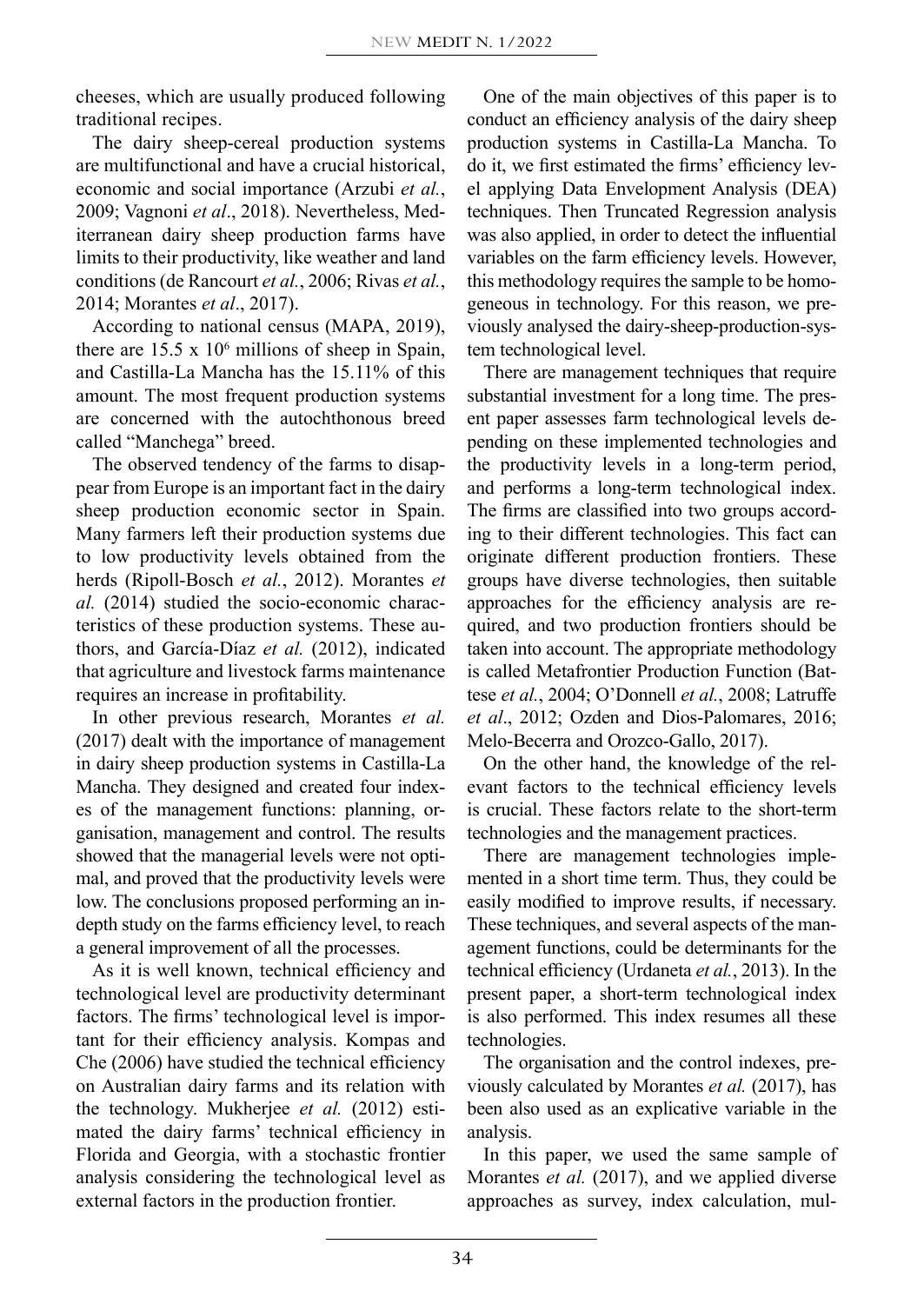tivariate analysis, DEA-metafrontier models, statistical tests, regression methods, bootstrap techniques, etc.

As a relevant added value, we evaluated the technological and efficiency levels. In addition, the main influential factors of both technological and efficiency levels were found.

The detection of these factors allows the decision-makers to perform improvement actions, to relieve the existing problems. It is important to achieve sustainability in these systems, which currently has originated changes in the type and intensity of land utilization, and led to environmental and landscape degradation (Rivas *et al*., 2015).

All these findings enable us to offer advice on the strategies to implement, to improve the farm production systems, and the performance of the overall economic sector. Indeed, it will be able to extrapolate these advices and conclusions to other similar firms in the Mediterranean Basin.

#### **2. Materials and methods**

#### **2.1.** *Descriptive aspects*

This paper works with data, which come from our previous research (Morantes *et al.*, 2014; Rivas *et al.*, 2014; Morantes *et al.*, 2017). The study was conducted in the region of Castilla-La Mancha (Spain), characterised by a Mediterranean climate (Caballero, 2009).

These production systems are usually family-run. The majority of them are agriculture and livestock farms (mixed farms). These farms provide multiple products (milk, lamb, and cheese). They are mainly oriented to produce milk products as Manchego cheese. A detailed description of these farms can be seen in Rivas *et al.* (2014). The Protected Designation of Origin (PDO) "Manchego Cheese" consists of 869 farms located in the natural region called "La Mancha".

| Province    | <b>Stratum</b> | Sheep        | Farms          | Sample Size    |
|-------------|----------------|--------------|----------------|----------------|
|             | I              | (0, 366]     | 38             | 7              |
|             | $\mathbf{I}$   | (366, 1033]  | 58             | 10             |
| Albacete    | Ш              | (1033, 1700] | 24             | 5              |
|             | IV             | (1700, 2366] | 12             | $\overline{3}$ |
|             | Mean           | 958.32       | Total          | 25             |
|             | I              | (0, 200]     | 56             | 10             |
|             | $\mathbf{I}$   | (200, 600]   | 260            | 44             |
| Ciudad Real | Ш              | (600, 1000]  | 75             | 14             |
|             | IV             | (1000, 1400] | 20             | $\overline{4}$ |
|             | V              | (1400, 1800] | 11             | $\overline{3}$ |
|             | Mean           | 532.42       | Total          | 75             |
|             | I              | (0, 244]     | 29             | 5              |
|             | $\mathbf{I}$   | (244, 688]   | 90             | 15             |
| Cuenca      | Ш              | (688, 1133]  | 33             | 6              |
|             | IV             | (1133, 1577] | 9              | $\overline{2}$ |
|             | Mean           | 617.89       | Total          | $28\,$         |
|             | $\bf I$        | (0, 133]     | $\overline{7}$ | $\overline{2}$ |
|             | $\mathbf{I}$   | (133, 466]   | 87             | 15             |
| Toledo      | Ш              | (466, 800]   | 45             | 9              |
|             | IV             | (800, 1133]  | 15             | 3              |
|             | Mean           | 499.71       | Total          | 29             |
|             | Total Mean     | 609          | 869            | 157            |

Table 1 - Stratified Random Sample.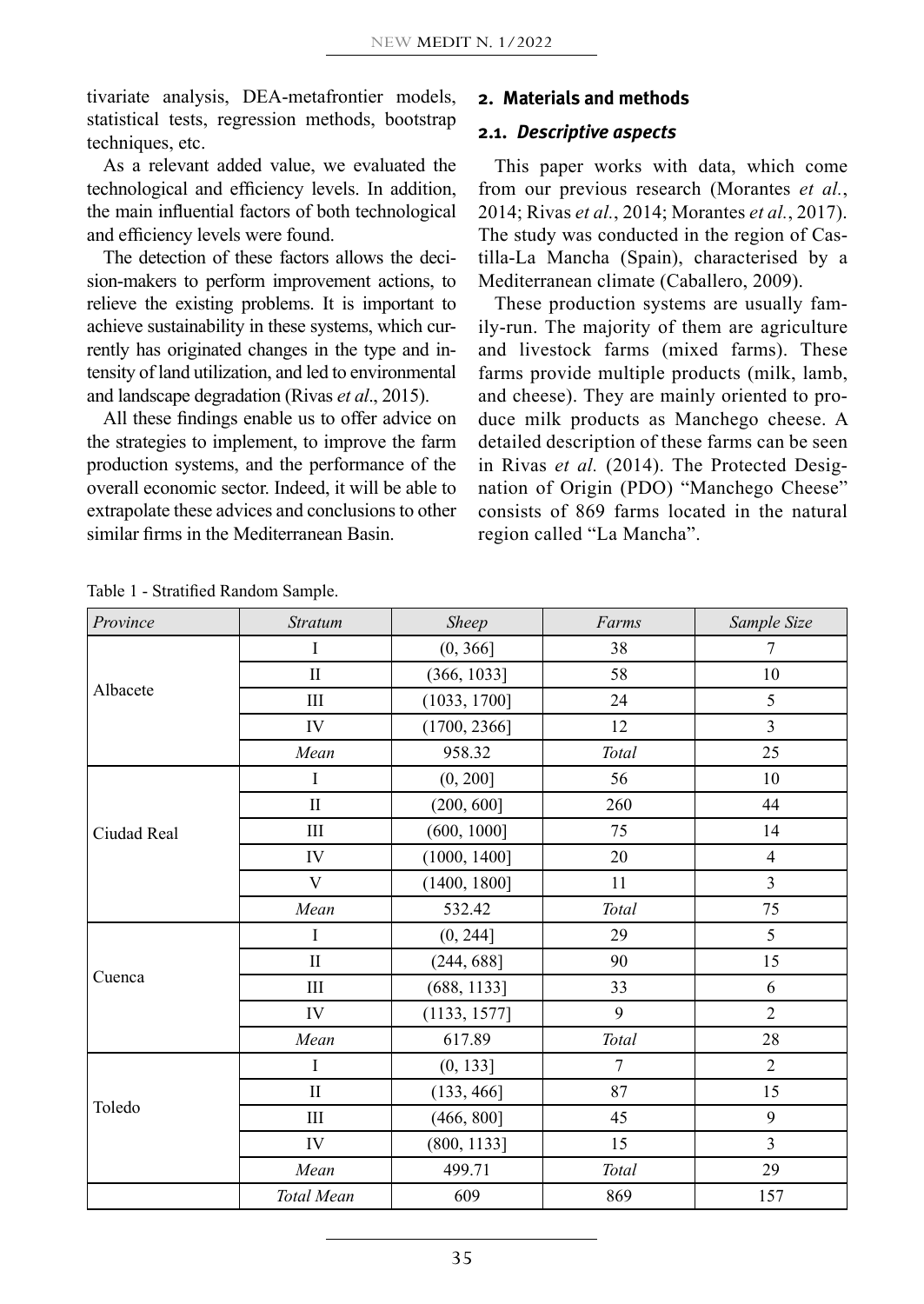A representative stratified random sample with proportional allocation was selected in accordance with two classification criteria (province and census) (Table 1).

The farms of each province were divided in strata according to the number of sheep of the farm. The number of strata of each province was selected following the Sturges rule taking into account the proportional allocation, and a random sample was selected from each stratum with sampling fraction of  $p = 0.15$ . The sample size was 130 farms. In addition, in order to guarantee a suitable effective sample size even in the cases where some instances of the sample must be removed from it, 27 extra farms were selected using the same sampling design. No instance removing was necessary. Thus, the final sample size was 157 (Table 1). The experimental error was 7.82% with a significant level of 5%. (Cochran, 1977).

A survey of 226 questions was designed, to get data from the farms regarding 12 relevant aspects: (1) situation and use of the land, (2) equipment, (3) livestock size, (4) labour (family members and employees), (5) feeding management, (6) grazing, (7) breeding management, (8) health management, (9) milking management and milk quality, (10) economic issues, (11) social issues, and (12) attributes of the management functions: planning, organisation, direction and control.

This research also deals with some results of Morantes *et al.* (2017) regarding the indexes of organisation and control. In that paper, the organisation index was built including several issues, like the manager's ownership, the organisational chart, and the personnel selection method. On the other hand, two aspects were considered for the control index: if the farmer provides records or not, and the evaluation of the objective. Table 2 collects descriptive values of both indexes.

# **2.2.** *Evaluation of the long and short term management strategies*

Two types of technological synthetic indexes were designed and made, in order to analyse the management strategies: long-term technological index (LTTI), and short-term technological index (STTI). The LTTI considers strat-

Table 2 - Descriptive values for the organisation and control indexes.

| <i>Statistics</i>  | Organisation | Control    |  |
|--------------------|--------------|------------|--|
|                    | index (OI)   | index (CI) |  |
| Total sample       |              |            |  |
| Valid data         | 138          | 138        |  |
| Mean               | 0.50         | 0.53       |  |
| Standard deviation | 0.20         | 0.39       |  |
| Minimum            | 0.19         | 0.00       |  |
| Maximum            | 1            | 1          |  |
| <b>HTG</b> Group   |              |            |  |
| Valid data         | 32           | 32         |  |
| Mean               | 0.53         | 0.62       |  |
| Standard deviation | 0.22         | 0.39       |  |
| Minimum            | 0.19         | 0.00       |  |
| Maximum            | 0.88         | 1          |  |
| LTG Group          |              |            |  |
| Valid data         | 106          | 106        |  |
| Mean               | 0.50         | 0.50       |  |
| Standard deviation | 0.19         | 0.38       |  |
| Minimum            | 0.19         | 0.00       |  |
| Maximum            |              | 1          |  |

egies where the techniques involved require plans of investment and revenue during several years (Table 3).

On the other hand, the STTI incorporates strategies, which could be easily modified or cancelled (Table 4).

Several methods to build synthetic indexes have been described in the literature. The common objective is to quantify some issue in a set of individuals or firms.

In this paper, we have applied the budget allocation process (BAP). All the management variables are dichotomous (the value belongs to the set {0, 1}), where the value 0 means absence and the value 1 means presence. A panel of experts was consulted in order to assign the weights to the variables in the synthetic indexes designed. This panel of specialists consists of 12 people: 7 vets, 3 agronomists and 2 farmers. Likert scale was applied (Likert, 1932; Cuervo, 2009), and the assessed values were: 1 for total disagree, 2 for disagree, 3 for indifference, 4 for agree, and 5 for total agree.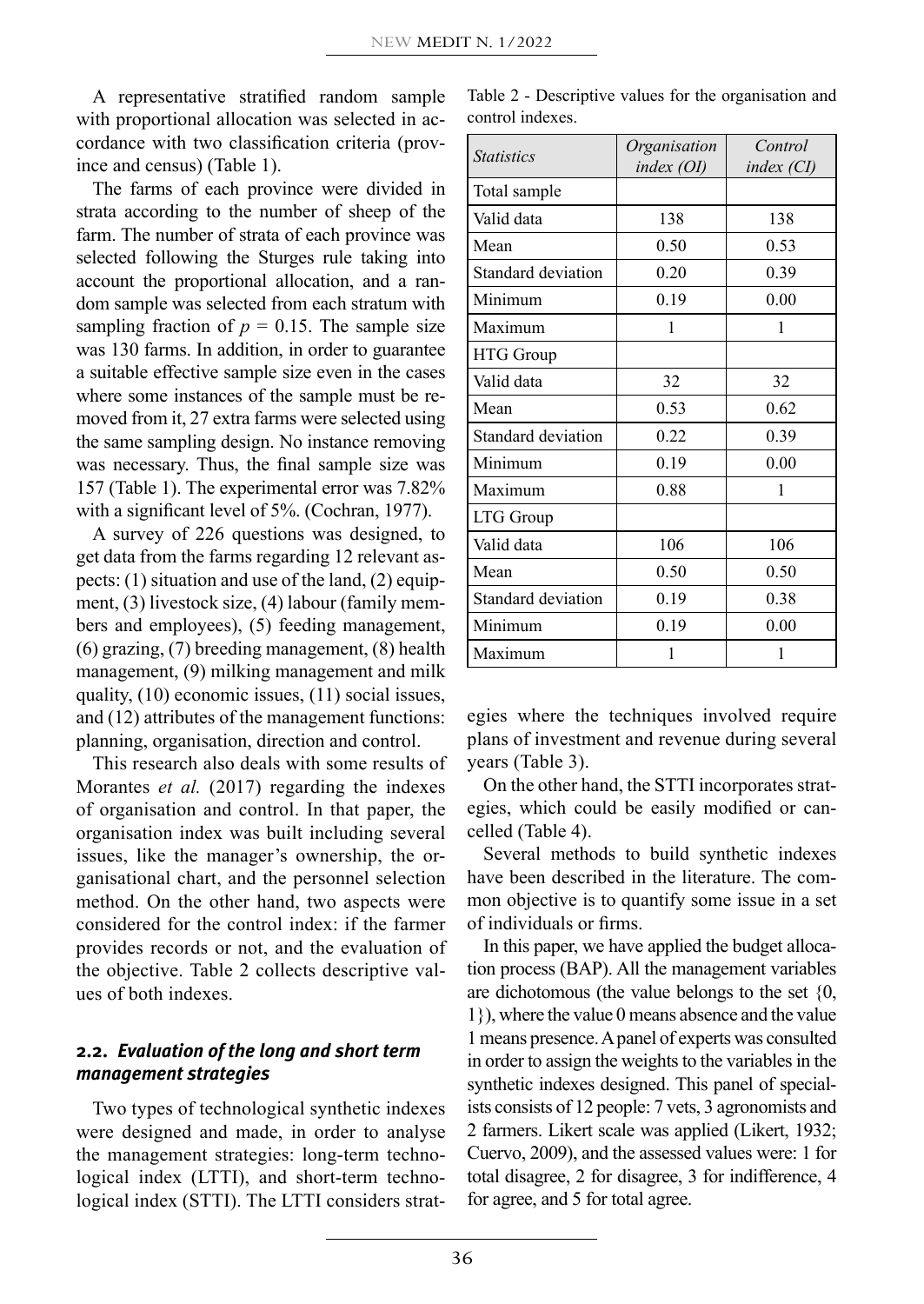The formula for each technological index is the following:

$$
I = w_1 MS_1 + w_2 MS_2 + \dots + w_n MS_n = \sum_{i=1}^{n} w_i MS_i \quad (1)
$$

where *I* is the index (LTTI or STTI),  $w_i$  is the weight assigned by the experts to the variable *i*-th included in the index,  $MS<sub>i</sub>$  (Management Strategy) is the value of such dichotomous variable (0 or 1).

Table 3 - Weights of the variables that compose the long-term technological index (LTTI) and proportion of livestock farms where the strategy is developed in practice.

|                                                            |         | Strategy developed in practice |           |           |  |
|------------------------------------------------------------|---------|--------------------------------|-----------|-----------|--|
|                                                            | Weights |                                | $\%$ (n)  |           |  |
| Management strategy                                        |         | <b>Total</b>                   | HTG       | LTG       |  |
|                                                            |         | sample                         | Group     | Group     |  |
| Manage grazing lots by productive group                    | 0.13    | 54.8 (86)                      | 54.8 (23) | 54.3 (63) |  |
| Uses genetic value as criterion for replacement of males   | 0.13    | 41.4(65)                       | 64.3(27)  | 32.8(38)  |  |
| Uses genetic value as criterion for replacement of females | 0.12    | 43.9(69)                       | 66.7(28)  | 35.7(41)  |  |
| Has mechanical milking                                     | 0.12    | 86.0 (135)                     | 92.9 (39) | 82.8 (96) |  |
| Has cement screed                                          | 0.10    | 24.8(39)                       | 38.1(16)  | 19.8 (23) |  |
| Has dung                                                   | 0.10    | 29.3(46)                       | 45.2(19)  | 23.5(27)  |  |
| Has silo                                                   | 0.11    | 30.6(48)                       | 35.7(15)  | 28.7(33)  |  |
| Has hayloft                                                | 0.10    | 29.9(47)                       | 35.7(15)  | 27.8(32)  |  |
| Has feed belt                                              | 0.09    | 12.1(19)                       | 23.8(10)  | 7.8(9)    |  |

*n: number of farms.* 

Table 4 - Weights of the variables that compose the short-term technological index (STTI) and proportion of livestock farms that develop the practices.

| Variable                                      | Weights | Developed strategy<br>$\%$ (n) |            |            |  |
|-----------------------------------------------|---------|--------------------------------|------------|------------|--|
|                                               |         | Total sample                   | <b>HTG</b> | <b>LTG</b> |  |
| Has Unifeed                                   | 0.05    | 63.7(100)                      | 71.4(30)   | 60.9(70)   |  |
| Manages lots of feed in the milking           | 0.06    | 38.9(61)                       | 54.8 (23)  | 33.0 (38)  |  |
| Manages lambing season                        | 0.06    | 82.8 (130)                     | 90.5 (38)  | 80.0 (92)  |  |
| Assisted copulation                           | 0.05    | 29.9 (47)                      | 57.1(24)   | 20.0(23)   |  |
| Male effect                                   | 0.05    | 30.6(48)                       | 38.1(16)   | 27.8 (32)  |  |
| Flushing                                      | 0.05    | 14.6(23)                       | 19.0(8)    | 13.0(15)   |  |
| Artificial insemination                       | 0.03    | 36.3(57)                       | 61.9(26)   | 27.0(31)   |  |
| Voluntary losses in female sheep              | 0.06    | 95.5 (150)                     | 100.0(42)  | 93.9 (108) |  |
| Voluntary losses in male sheep (ram)          | 0.05    | 93.0 (146)                     | 90.5 (38)  | 93.9 (108) |  |
| Applies mastitis vaccine                      | 0.03    | 24.8 (39)                      | 33.3(14)   | 21.7(25)   |  |
| Applies vaccine agalactia contagious          | 0.04    | 91.7 (144)                     | 92.9 (39)  | 91.3 (105) |  |
| Applies intramammary drying treatment in ewes | 0.05    | 47.1 (74)                      | 50.0(21)   | 46.1(53)   |  |
| Applies drying treatment to the whole flock   | 0.04    | 43.3 (68)                      | 47.6(20)   | 41.7(48)   |  |
| Vitamins and minerals applied to lambs        | 0.05    | 15.3(24)                       | 19.0(8)    | 13.9(16)   |  |
| Has milk tank                                 | 0.03    | 96.8 (152)                     | 100.0(42)  | 95.7 (110) |  |
| Milking parlor with low line                  | 0.05    | 45.9 (72)                      | 38.1(16)   | 48.7 (56)  |  |
| Use water cleaner                             | 0.04    | 42.7(67)                       | 57.1 (24)  | 37.4 (43)  |  |
| Has vacuum valve                              | 0.05    | 73.9 (116)                     | 85.7 (36)  | 69.6(80)   |  |
| Has electricity                               | 0.05    | 96.2 (151)                     | 97.6(41)   | 95.7 (110) |  |
| Division of stockyards by production lots     | 0.06    | 86.6 (136)                     | 95.2 (40)  | 83.5 (96)  |  |
| Has area of lambing                           | 0.05    | 84.7 (133)                     | 92.9 (39)  | 81.7 (94)  |  |

*n: number of farms.*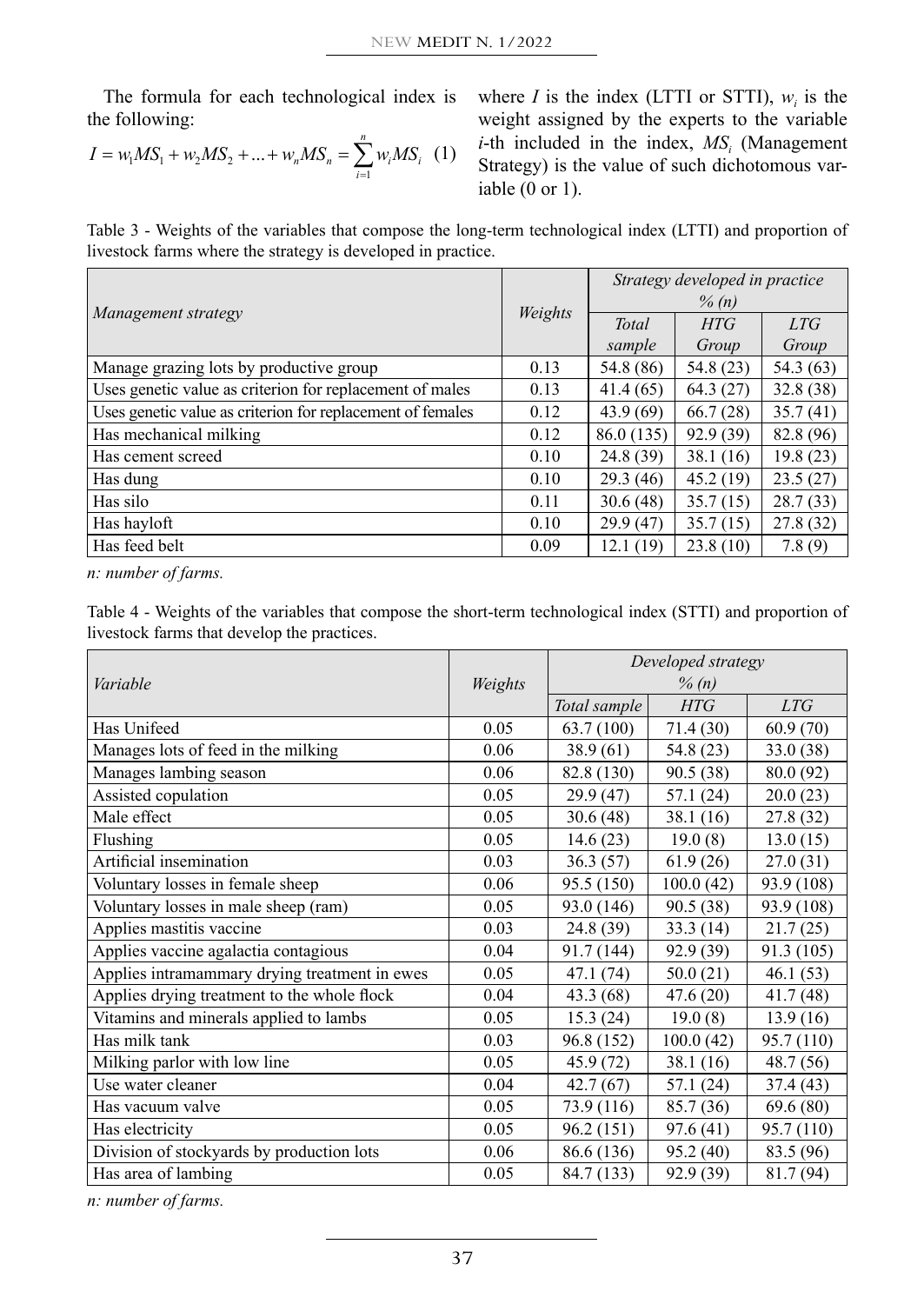## **2.3.** *Technical efficiency: analysis and determinants*

The technological heterogeneity was studied using factorial and cluster analyses. They were performed based on the variables, which are determinants of the different technological levels. These variables were the LTTI, and the following productivity indicators: Milk/E (Litre/Ewe), IMS/E ( $E$ /Ewe) (Income from Milk Sales / Ewe), TSI/E ( $\varepsilon$ /Ewe) (Total Sales Income / Ewe),  $GM/E$  ( $E/E$ ) (Gross Margin / Ewe), L/UAW (Litres of Milk / Unit of Agricultural Work), IMS/ UAW ( $\epsilon$ /UAW) (Income of Milk Sales / Unit of Agricultural Work), TSI/UAW (€/UAW) (Total Sales Income / Unit of Agricultural Work), GM/ UAW (€/UAW) (Gross Margin / Unit of Agricultural Work), L/ha (Litres / hectare), IMS/ha  $(\epsilon/\text{ha})$  (Income Milk Sales / hectare), and GM/ ha (€/ha) (Gross Margin / hectare). A factorial analysis with all the variables was performed in order to detect the factors with a high impact on the sample total variance. Then, a cluster analysis with the found factors was applied with the K-means methodology. The significant difference among groups was tested for each variable (t-Student because there are two groups).

Previously to the efficiency analysis, a statistic method to detect atypical values (outliers) was applied.

The TE (Technical Efficiency) analysis was performed with one output: milk production (litres); and five inputs: ewes (number), land (ha), labour (units of agricultural work) (UAW), fixed capital  $(\epsilon)$  (revenues from buildings, facilities, equipment, and animals), working capital  $(\epsilon)$ (feeding costs, National Insurance payments, health costs, interest from capital).

Data Envelopment Analysis is a powerful way for the technical efficiency analysis, and determines the efficient firms. These firms make optimal use of the resources for the production of outputs (milk in this case) (Cooper *et al.*, 2007). This methodology has been applied by many studies to diverse sectors (Dios-Palomares *et al.*, 2020).

The estimation of a firm's efficiency is defined by its distance to the production frontier. However, all the firms taken in consideration to estimate the frontier must use the same technology for fair comparison.

In our case, to estimate efficiency, the Data Envelopment Analysis (DEA) methodology was applied with a metafrontier approach (Coelli, 1995; O'Donnell *et al*., 2008; Ozden and Dios-Palomares, 2016), and dealing with two frontiers corresponding to the two technological groups considered. This metafrontier methodology implies, in our analysis, the estimation of three production frontiers, as will be seen below.

The DEA methodology is applied to each frontier and consists of calculating, by mathematical programming, the distance from each point (firm) to the envelope formed by all the others. It is necessary to solve the DEA model for each company in the sample. (Cooper *et al.*, 2007).

The formulation of the DEA mathematical model starts with the definition of the *n* decision making units (DMU) under study. The *j*-th DMU is denoted by  $\text{DMU}_j$  with  $j = 1, ..., n$ .  $\text{DMU}_j$  uses *m* inputs (indexed  $i = 1, ..., m$ ) to produce *s* outputs (indexed  $r = 1, \ldots, s$ ). The production possibility set will be estimated on the basis of the  $\sum_{m=1}^{\infty}$ sample values of *n* DMUs. Thus, if  $x_j \in \mathbb{R}^m_+$  is its vector of outputs, for every  $j = 1, ..., n$ , then the problem data are abaracterized by the matrix or inputs  $X = (x_j) \in \mathbb{R}_+^*$ , and the matrix or out-<br>puts  $Y = (y_j) \in \mathbb{R}_+^{s \times n}$ . For each fixed DMU<sub>o</sub> (with model envelopment form (Banker *et al.*, 1984), the vector of inputs of DMU<sub>j</sub>, and  $y_j \in R^s_+$  is the problem data are characterised by the matrix<br>of inputs  $X = (x_j) \in \mathbb{R}^{n \times n}$ , and the matrix of out-<br>puts  $Y = (y_j) \in \mathbb{R}^{3 \times n}$ . For each fixed DMU (with  $\theta$  varying  $\theta = 1, ..., n$ ) the output-oriented BCC  $\theta$  varying  $\theta = 1, ..., n$ ) the output-oriented BCC the problem data are characterised by the matrix is written in the way: **Banker** *et al.*, 1984), *IS* w *M, M, M* w Super Stenee BSS  $g \circ f = 1, ..., n$  me output-oriented BCC<br>welopment form (Banker *et al.*, 1984), *nn ii nn ii*  $\mathbb{R}^n$ *nn ii* torm ( *nn ii*

$$
\max_{\eta,\lambda}\eta\tag{2}
$$

(3)  $X\lambda \leq x_0$  $\frac{V}{V}$   $\frac{1}{V}$  $\Lambda \Lambda \geq \lambda_o$ 

$$
\eta y_o - Y \lambda \le 0 \tag{4}
$$

$$
e\lambda = 1
$$
 (5)

$$
\lambda \geq 0 \tag{6}
$$

where the scalar  $\eta$  measures the efficiency related to the DMU<sub>0</sub>,  $\lambda$  is a column vector ( $n \times 1$ ) which weighs the sample DMUs, and the constraint  $e\lambda = 1$  means  $\sum_{j=1}^{n} \lambda_j = 1$  and character*e*<sup>l</sup> =1 ises variable return of scale models.  $n \leq 0$ <br>meas  $\sum_{j=1}^{n} \lambda_j =$ 

Firstly, pure efficiency (BCC-efficiency) was<br>timeted with this BCC model. Then teshai *j j* Extend with this BCC model. Then, techni-<br>cal efficiency (CCR-efficiency) was estimated estimated with this BCC model. Then, techni-**BCC** mo

*k n n* <sup>=</sup> å

subject to ,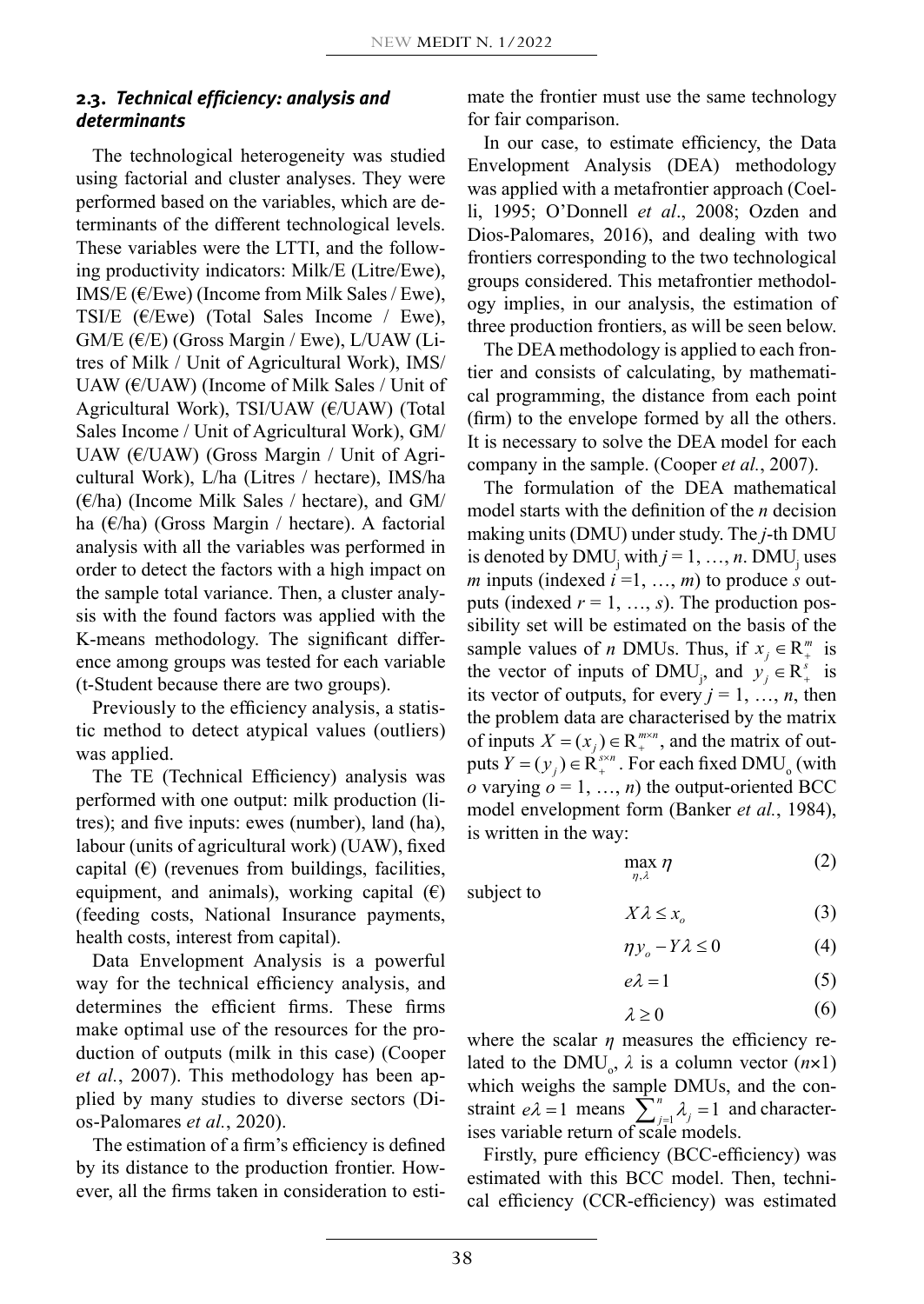with a CCR model with constant returns to scale (Charnes *et al.*, 1978). In this CCR model, the constraint  $e\lambda = 1$ , i.e.,  $\sum_{j=1}^{n} \lambda_j = 1$ , is omitted. ratio between pure and technical efficiencies. Then, scale efficiency (SE) was computed as the  $\begin{bmatrix} \text{I}^{\text{II}} & \text{I}^{\text{II}} \\ \text{II}^{\text{II}} & \text{II}^{\text{II}} \end{bmatrix}$ 

*j j*  $\lambda$  **k**  $\lambda$  **k**  $\lambda$  **c** *k k k s x m x k k s x n x k s x n x k s x n x k s x n x k s x n x x x x x x x x x x x x x x x x K n* bounder *k al.* (2006), was applied. This model considers that technical efficiencies, related to forms with different technologies are not Figure 1 shows a methodological simplification  $\overline{a}$ *k j j k MTR TE* <sup>=</sup> cal groups (HTG – High Technological Group *e*<sup>l</sup> =1 , h l h  $k = 0$  and LTG – Low Technological Group –) were *The frontiers associated to the two technologi-*1 The metanomer concept, developed by<br>O'Donnell *et al.* (2008), was applied. This mod-The metafrontier concept, developed by  $\left| \begin{array}{c} \end{array} \right|$ *k k i*  $\frac{1}{2}$  *MTR i*  $\frac{1}{2}$  *nows* a memodological simplementon with two inputs (X1 and X2) and one output (Y). The fractions associated to the two technologic comparable under the same production frontier.  $\frac{1}{2}$  and  $\frac{1}{10}$   $\frac{1}{2}$   $\frac{1}{2}$   $\frac{1}{2}$  *comp* efficiency efficiency  $\frac{1}{2}$ *k estimated separately. The mira-group encrency*  $TE_{j_k}^k$ *, with <i>K* groups,  $n_k$  units (DMUs) in each group *k*, and  $k = 1, ..., K$ , with 1 *K*  $\sum_{k=1}^{\infty}$  $n = \sum n$  $n = \sum_{k=1}^{\infty} n_k$  the total nical efficiency of the  $\text{DMU}_{j_k}$ , of the group *k*, number of DMUs and  $j_k = 1, ..., n_k$ , is the tech-<br> $j_k$  is the tech- $\frac{1}{h}$ *n n*  $= 1, ..., K$ , with respect to the DMUs of its group *k*. *X x* <sup>l</sup> £ *<sup>o</sup> n o o x*<sub>1</sub> and *x*<sup>1</sup> *e f o i f f o i f f e f i f s i f s i f i f s i f i f s i f i f s i f i f s i f i f j f j j f j j f j j j f j j*  $p \kappa$ , and  $\kappa = 1, ..., K$ , with  $n = \sum_{k=1}^K n_k$  to the set DMHs and  $i = 1, ..., n$  is the upplied we a methodological simplification  $\text{ad } k = 1$  *k* 

ed taking into account all the *n* DMUs, i.e., all<br>the DMUs of both technological groups. The effithe DMUs of both technological groups. The effi-*TE In addition, the metafrontier (MM') is estimat-<br>
<i>K* **A EXPLEMENT**  $\frac{1}{2}$  regarding this metafrontier ciency of the DMU<sub>*j<sub>k</sub>*</sub> regarding this metafrontier denoted by  $TE_{j_k}, j_k = 1, ..., n_k$ , and  $k = 1, ..., K$ .<br>The meta-technology ratio ( $MTR_{j_k}$ ) is the ratio is denoted by  $TE_{j_k}, \hat{j_k} = 1, ..., n_k$ , and  $k = 1$ ,

*k k k i encies* between both efficiencies, i.e.,  $MTR_{j_k} = \frac{TE_{j_k}}{TF^k}$  $\frac{1}{2}$  *(MTR*<sub>*j<sub>k</sub></sub>) is the ratio*  $\frac{1}{\sqrt{L}}$ *</sub>*  $j_k = \frac{I E_j}{T E_j^k}$ efficiencies, i.e.,  $MTR_{j_k} = \frac{TE_{j_k}}{TE_{j_k}^k}$ , k<br>hef

*k* when the  $\text{DMU}_{j_k}$  belongs to the technological the distances to both frontiers. group *k*. This ratio represents the ratio between

*k k k k k k k k k k k k k k k k k k k k k k k k k k k k k k k k k k k k k k j* es, their distributions were compared. To do that, After compute the different efficiency index-<br>their distributions were compared. To do that the test of Simar-Zelenyuk (Simar and Zelenyuk, 2006) was performed with 1000 replications, as it is required to compare distributions of technical efficiency scores. In addition, the Two-sample Kolmogorov-Smirnov equality test for distribution functions, and the Kruskal-Wallis equality-of-populations rank test were applied.

Besides the efficiency estimation, additional analysis was conducted, in order to detect the management effect on the dairy-sheep production-system efficiency in Castilla-La Mancha. It is a well-known general result that, if the endogenous variable is bound, truncated regression



*n*



and bootstrap techniques are suitable to its estimation (Simar and Wilson, 2007). Thus, truncated regression models were estimated, with 1000 bootstrap samples, to explain the calculated efficiency index *TE* with a set of *L* efficiency factors by the *F* function, i.e.  $TE = F(\beta, f) + \varepsilon$ , with  $\varepsilon \in$ N(0,  $\sigma^2$ ), and  $0 < TE < 1$ .

For this model estimation, the Simar and Wilson (2007) algorithm #1 was applied, using Stata software, and the package "simarwilson" developed by Badunenko and Tauchmann (Badunenko and Tauchmann, 2016).

A firm is inefficient because it obtains less output than its target, which is on its production frontier, using the same inputs and similar technology. If it used the inputs optimally, it would be efficient. Its inefficiency may be due to factors that are modifiable in the short term, and are mainly related to management.

The variables, which can influence the farm efficiency, were included as explanatory variables. These variables have been selected based on our own knowledge of the sector and those considered in previous works (Ozden and Dios-Palomares, 2016; Urdaneta *et al.*, 2013).

The following variables were selected:

• The variable TG (Technological Group), which indicates the farm technological group. It is equal to 0 for (LTG) and equal to 1 for (HTG). The group is included so that the two different groups are considered in the independent term. In principle, it is to be expected that the companies in the HTG group, in addition to being more productive, are also more efficient.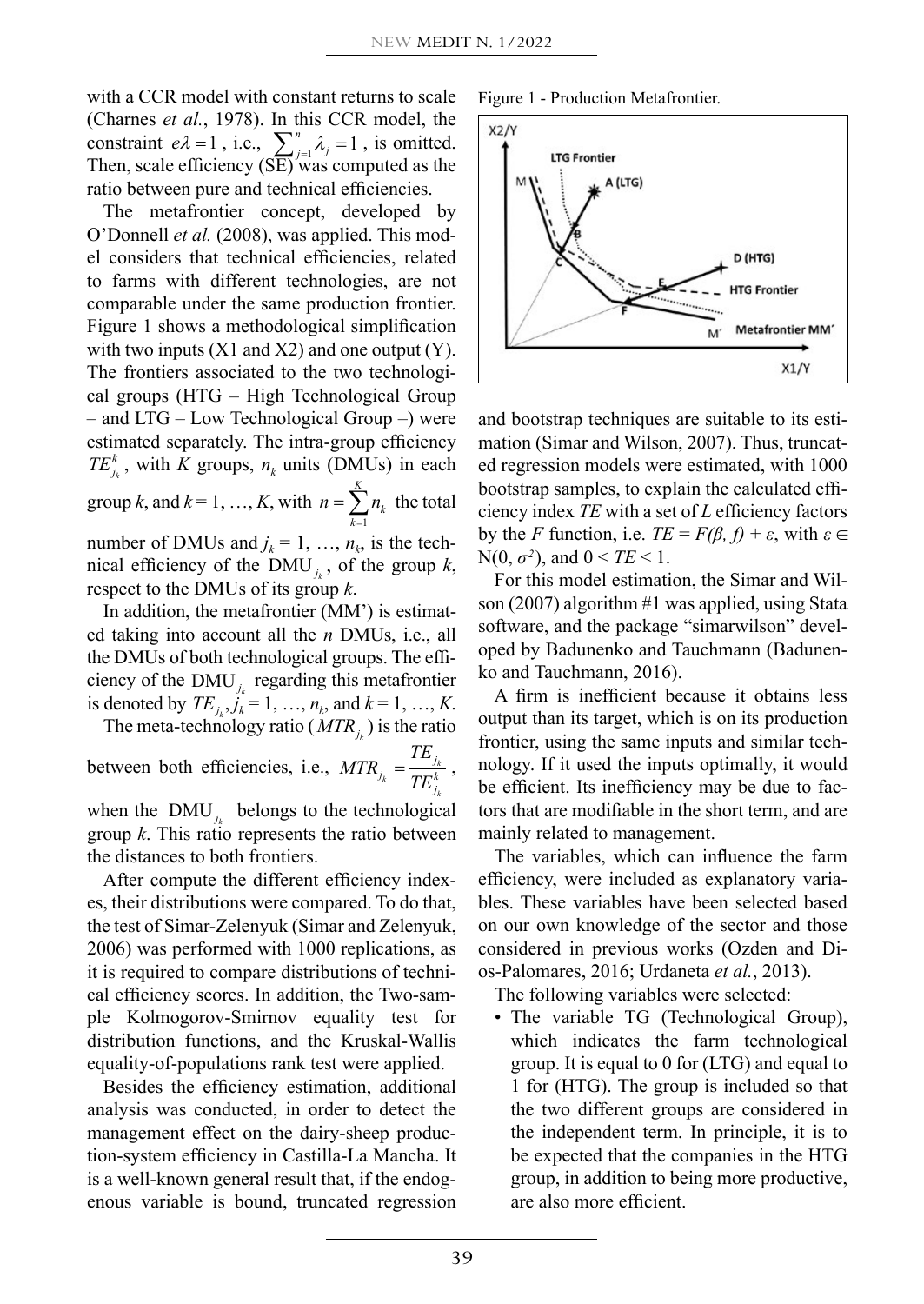- The variable STTI. Its value lies between 0 and 1. The STTI index consists of the technologies listed in Table 4. All of them refer to actions that can be changed in the short term. Preliminary studies have established a positive relationship between efficiency and farm intensification through the implementation of technologies (Cabrera *et al.*, 2010; Álvarez *et al.*, 2008). These short-term technologies include the acquisition of equipment and the adoption of good farming practices. They also ensure proper management of inputs available on farms during the different seasons of the year, resulting in better reproductive performance and milk yields of ewes. Their application is expected to favour productivity and, thus, technical efficiency.
- The associative index, which takes the value 1 when the farmers are members of associations, and 0 otherwise. The percentage of associative farms was 37.7%. The farms that are members of associations should receive information and have advantages that could favour efficiency. Better planning is directly related to production success (Morantes *et al.*, 2014)
- The indexes of organisation (OI) and control (CI). Both indexes are valued between 0 and 1. These indices contain variables that cover organisational and control aspects, as expressed in section 2.1 of this paper. The implementation of these aspects may imply an improvement in efficiency (Morantes *et al.*, 2014).

The data were analysed with the following software: Banxia FRONTIER 3.0 (2003), SPSS (2013), STATA (2015), FEAR (Wilson, 2008) and R (R Development Core Team, 2010). In addition, we have developed a program based on the *np* routine of R, to apply the Simar-Zelenyuk test in this paper.

### **3. Results and discussion**

# **3.1.** *Evaluation of long and short term technological strategies*

Table 3 collects the management strategies taken into account in the long-term technological index (LTTI) and their percentage of use in the studied systems. These percentages show that the more implemented technologies are mechanical milking, and separate shepherding by production group. The other collected strategies are less implemented in the studied systems.

Many farmers do not follow genetic criteria for the breeding and replacement of flocks and herds. This lack could be negative for the farms productivity level. This issue was pointed out by researchers like Solano *et al.* (2000). There are only a few farms with technical feeding procedures. Equipment as feeding belts, silos, and haylofts usually lacks. Diverse research suggests incorporating automatic feeding due to its positive effect in cow milk production (Van Asseldonk *et al*., 1998). In addition, it is also verified that the use of hay store strategies and silage have a positive relation with scale production in dairy sheep production systems (Gabbi *et al.*, 2013; Bernardes and do Rêgo, 2014).

The study indicates that a low proportion of the farms have implemented the use of troughs of cement and dungheaps. The implementation of these technologies is directly related to ammonium emissions in livestock production systems (Monteny and Erisman, 1998). Thus, these technologies could be indicators of the animal wellbeing, environmental conditions, and job performance of the workers and farmers.

Table 3 also shows the weights assigned by the experts to each strategy. The results indicate that the experts have similarly weighted management practices included in the LTTI. Shepherding and the use of genetic criteria for breeding and ram replacement were technologies better assessed and they received higher weights by the experts.

The results of the descriptive analysis of the Long Term Technological Index (LTTI) are collected in Table 5.

The LTTI has a low average value of 0.41 points with standard deviation s.d.  $= 0.24$ . However, the values vary between the minimum value 0 and the maximum value 0.90. This large range of variability illustrates a great heterogeneity of the technological development of the studied farms. Thus, it is convenient to detect homogeneous groups regarding technology before the estimation of the technical efficiency.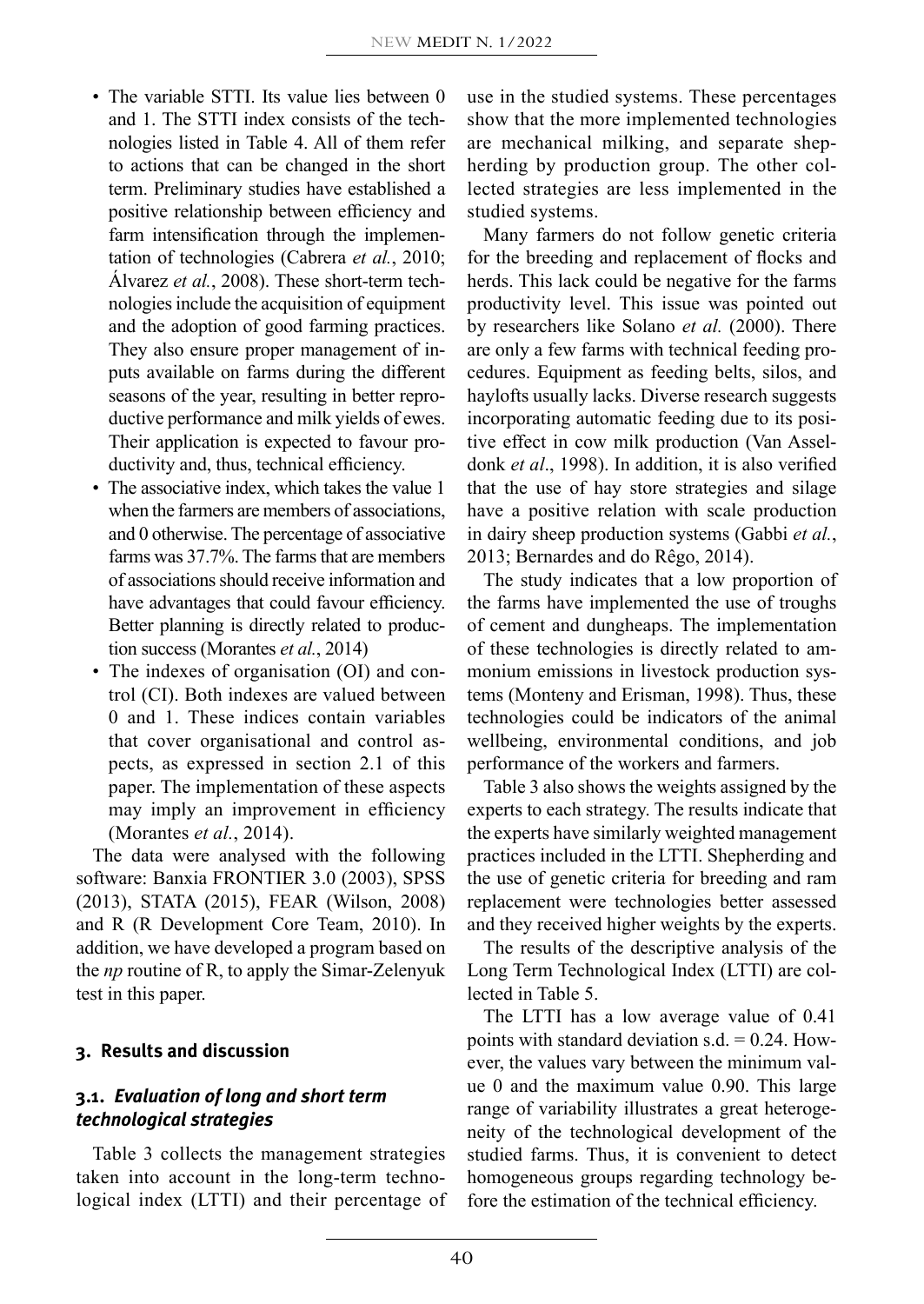| Variable                       | Mean | Standard<br>deviation | Minimum value | Maximum value |  |  |  |
|--------------------------------|------|-----------------------|---------------|---------------|--|--|--|
| Total sample                   |      |                       |               |               |  |  |  |
| Long-term technological index  | 0.41 | 0.24                  | $\theta$      | 0.90          |  |  |  |
| Short-term technological index | 0.59 | 0.16                  | 0.23          | 0.89          |  |  |  |
| <b>HTG</b> Group               |      |                       |               |               |  |  |  |
| Long-term technological index  | 0.49 | 0.20                  | $\theta$      | 0.89          |  |  |  |
| Short-term technological index | 0.67 | 0.16                  | 0.29          | 0.89          |  |  |  |
| LTG Group                      |      |                       |               |               |  |  |  |
| Long-term technological index  | 0.38 | 0.24                  | $\theta$      | 0.90          |  |  |  |
| Short-term technological index | 0.57 | 0.16                  | 0.23          | 0.89          |  |  |  |

Table 5 - Description of long-term technological index (LTTI) and short-term technological index (STTI).

Table 4 has the same structure that Table 3, but concerning the strategies of management in a short term included in the Short Term Technological Index (STTI). They are the management practices that could be easily changed. Third column shows that there are eight strategies applied in a proportion greater than 80%. However, it could be also checked that the less developed feeding strategy is the use of batches of animals, where batches are done taking into account the nutritional requirements at milking times. Despite the fact that they are easy to implement and do not require high investment, some breeding strategies, like male effect and flushing, are performed in a low proportion. A high proportion of farms does not apply mastitis vaccines, and does not provide vitamins and minerals for the lambs.

The values of the weights proposed by the experts are quite similar among the different management practices. They are collected in Table 4 and vary between 0.03 and 0.06.

The descriptive values of the STTI are shown in Table 5. The results indicate an average value around  $0.60$  (with s.d. = 0.16). Thus, the level of application of these practices is medium-high, although a large dispersion exists. This variability shows that a relation could be present between the medium-high level of application of these practices and the technical efficiency. Such relation deserves to be studied and analysed. In fact, it is interesting to know if the farms that apply these strategies are more efficient than the other farms.

#### **3.2.** *Technical efficiency and metafrontiers*

Before the analysis of the technical efficiency, the heterogeneity of the technology is studied. To do it, the multivariate methodology described in Section 2.3 is applied.

A factorial analysis was done to the partial productivity indicators and the LTTI. Two factors were obtained and they explain the 78.6% of the variance.

A cluster analysis of *K* means was performed. In accordance with the results obtained, the farms were divided into two groups.

The group 1 (with  $n_1 = 42$  farms) with a high technological level (HTG); and the group 2 (with  $n<sub>2</sub> = 115$  farms) with a low technological level (LTG). Table 6 shows the productivity values. Average and standard deviation are detailed in the two groups separately. Mean-difference tests were performed with the t-Student test. Significant differences  $(p < 0.01)$  were found between the two technological groups.

In Tables 3 and 4 we can see the percentages of use of the strategies that make up the LTTI and STTI indices, respectively, separated by groups.

Regarding the LTTI index, only the strategies of mechanical milking, and separate shepherding by production group have similar percentage of application in both groups. We found interesting differences in the rest of strategies between the two technological groups. The greater percentage of application of the strategy occurs in the high technology group HTG. This difference is especially relevant in the use of genetic values as criterion for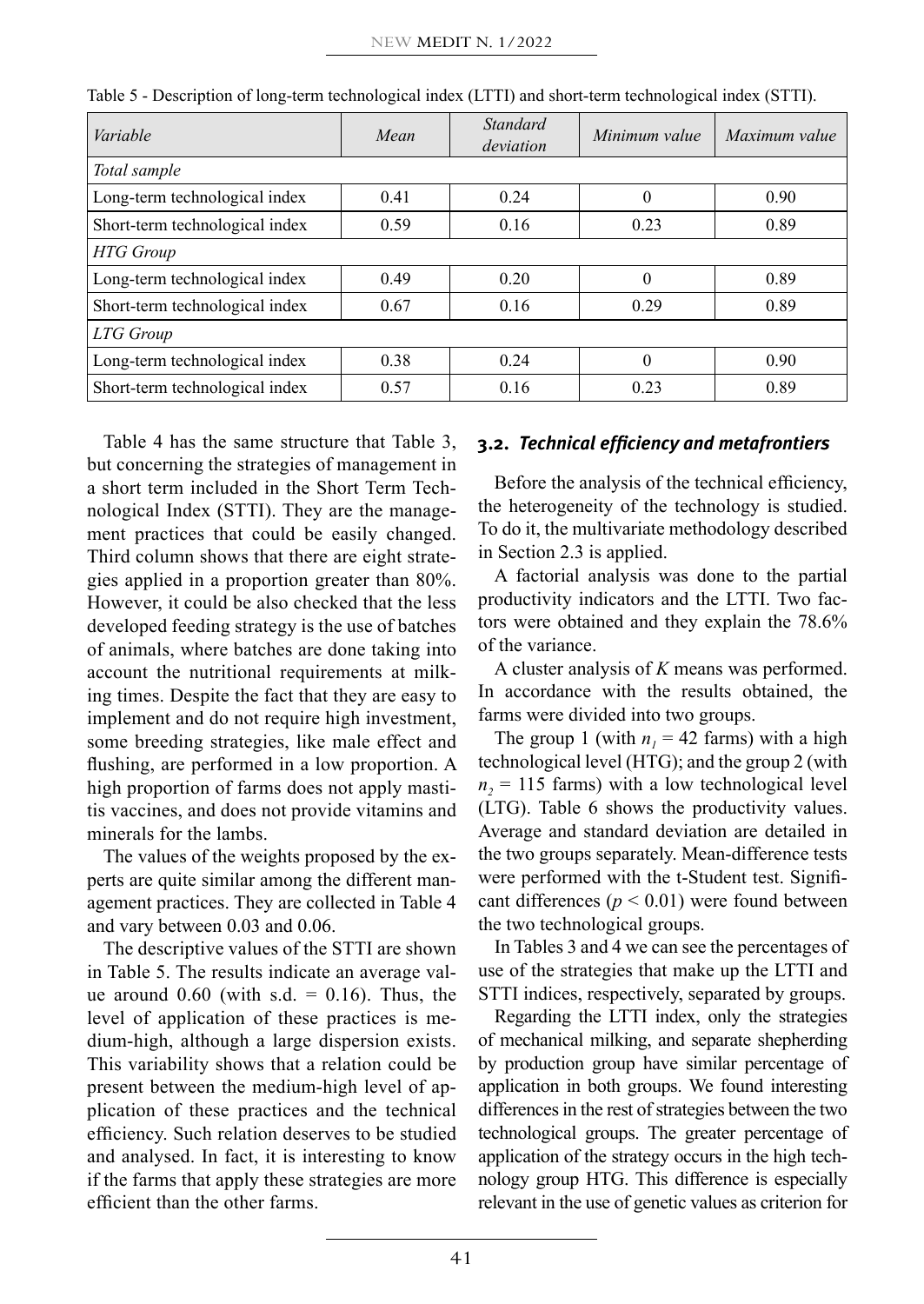| Variable                                 | <b>HTG</b><br>$n = 42$ | LTG<br>$n = 115$ | t-student |  |
|------------------------------------------|------------------------|------------------|-----------|--|
|                                          | Mean (sd)              | Mean (sd)        |           |  |
| Long-term technological index            | 0.49(0.20)             | 0.38(0.24)       | $2.75*$   |  |
| Milk $(L)/E$ we                          | 197.39 (50.23)         | 126.34 (42.95)   | $8.76*$   |  |
| Income from Milk Sales $(\epsilon)/E$ we | 241.15 (75.89)         | 153.99 (66.32)   | $7.01*$   |  |
| Total Sales Income $(\epsilon)/E$ we     | 392.99 (107.67)        | 306.25 (112.99)  | $4.31*$   |  |
| Gross Margin $(\epsilon)/E$ we           | 194.92 (96.89)         | 116.55 (109.39)  | $4.09*$   |  |
| Milk (L)/UAW                             | 49519                  | 30969            | $5.79*$   |  |
|                                          | (19344)                | (17190)          |           |  |
| Income from Milk Sales $(\epsilon)/UAW$  | 59715                  | 36945            | $5.67*$   |  |
|                                          | (23674)                | (21749)          |           |  |
| Total Sales Income (€)/UAW               | 99568                  | 73889            | $3.44*$   |  |
|                                          | (46025)                | (39653)          |           |  |
|                                          | 50973                  | 30526            | $3.57*$   |  |
| Gross Margin $(\epsilon)/UAW$            | (35237)                | (30476)          |           |  |
| Milk $(L)/ha$                            | 303.97 (157.70)        | 94.84 (52.52)    | $12.50*$  |  |
| Income from Milk Sales $(\epsilon)/ha$   | 369.22 (201.01)        | 111.20 (56.22)   | $12.55*$  |  |
| Gross Margin (€)/ha                      | 299.08 (249.15)        | 83.28 (76.26)    | $8.32*$   |  |

Table 6 - Productivity and long-term technological index (LTTI) by technological group.

*HTG: high level technological group, LTG: low level technological group, sd: standard deviation, n = number of farms, L: litres, €: euros, ha: hectares, UAW: unit of agricultural work, \*: P < 0.01.*

replacement and the use of feed belt. These results confirm the definition of the groups considering their technological level, and suggest the presence of a technological gap. This gap is also shown in Table 5. The mean of the LTTI index is 0.49 in the HTG group and 0.38 in the LTG group.

There are also important differences in the application of the strategies included in the STTI index when we compare between the two technology groups (Table 4). For almost all strategies, the percentage of application is higher in the HTG group than in the LTG group. The largest differences (around 35%) are found in assistant copulation, and artificial insemination. About the management strategies named manages lots of feed in the milking, having vacuum valve, and applying mastitis vaccine; their percentage of presence in the HTG group was around 12% higher than in the LTG group. These results indicate that firms with higher technology in the long term have also applied more technology in the short term. Furthermore, Table 5 shows that the average STTI index for HTG firms is 0.67, and for LTG firms it is 0.57.

In our research, two production frontiers are expected. Taking into account this structure of two technological groups, metafrontier methodology is applied for the efficiency analysis.

The analysis of the atypical data (outliers) by the method of Wilson (1993) identified 10 outliers in the HTG group and 9 outliers in the LTG group. These outliers were removed. As a result, the HTG group was reduced from 42 to 32 farms, and the LTG group from 115 to 106 farms.

Descriptive values of the variables considered in the Data Envelopment Analysis (DEA) are shown in Table 7.

These values are reported separately in the two technological groups. Differences are observed between the two technological groups. In average, the farms of the HTG group use greater values of the following inputs: ewes (*n*), unit of agricultural work (UAW), fixed capital  $(\epsilon)$ , and working capital  $(\epsilon)$ . These farms also produce, in average, greater levels of output. In addition, the farms with low technological levels (LTG group) present lower levels of output. However, they use more amount of land (ha). This fact indicates that the production system of the farms of this group is more extensive, considering the ewe/land ratio.

Table 8 shows the descriptive measures (mean and standard deviation) of the Meta-frontier es-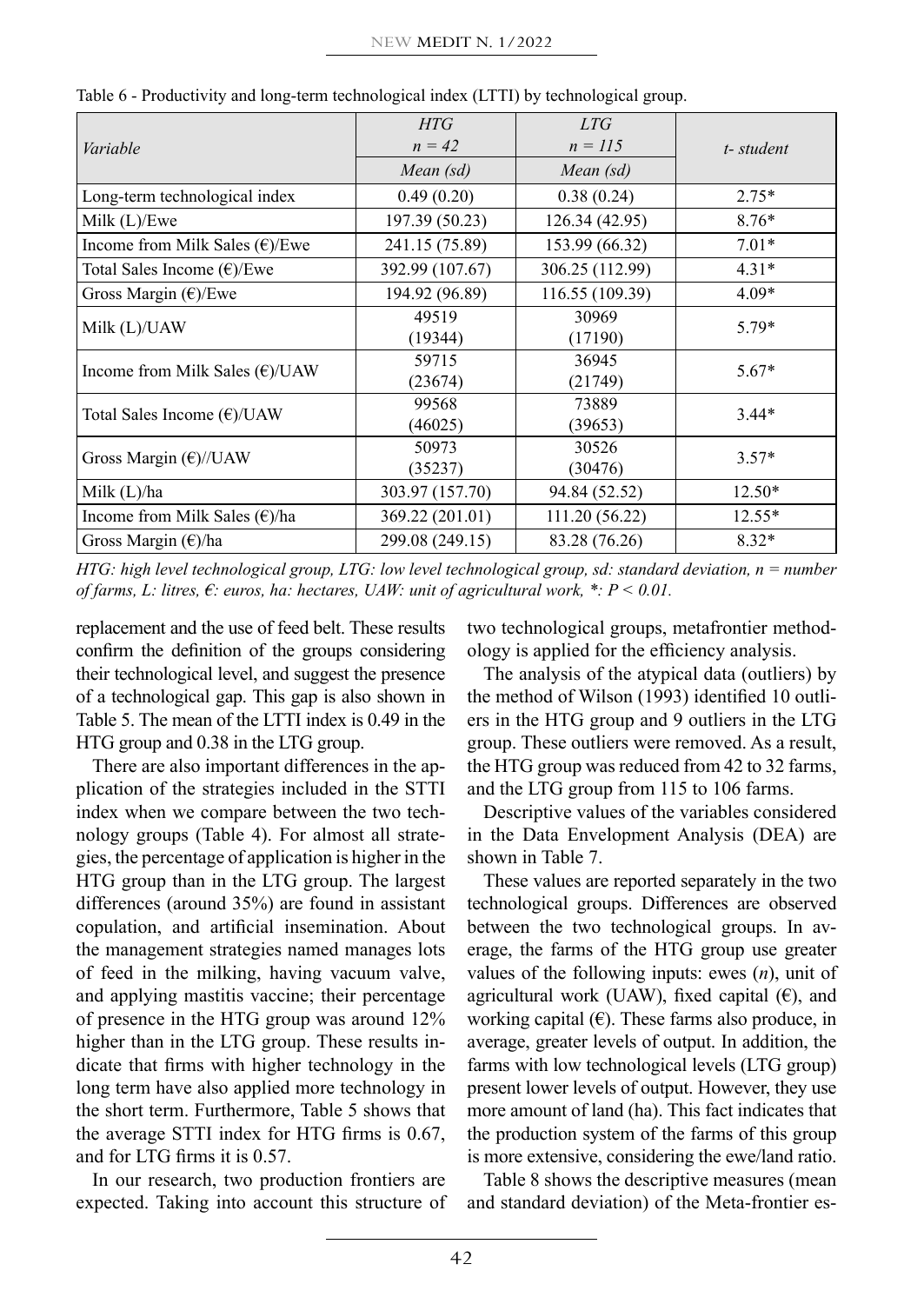|                              | <b>HTG</b> |        |       | LTG    |       |       |      |        |
|------------------------------|------------|--------|-------|--------|-------|-------|------|--------|
|                              | Mean       | sd     | min   | max    | Mean  | sd    | min  | max    |
| Output                       |            |        |       |        |       |       |      |        |
| Milk(L)                      | 174050     | 107811 | 31000 | 456000 | 81875 | 57729 | 6500 | 246000 |
| Inputs                       |            |        |       |        |       |       |      |        |
| Ewe(n)                       | 843        | 541    | 267   | 2512   | 623   | 367   | 81   | 1751   |
| UAW                          | 3.66       | 2.15   | 1.33  | 9.67   | 2.65  | 1.22  |      | 6      |
| Land (ha)                    | 758        | 567    | 39    | 2200   | 939   | 670   | 100  | 3200   |
| Fixed capital $(\epsilon)$   | 41677      | 29334  | 12191 | 142019 | 28357 | 18561 | 1622 | 83133  |
| <i>Working capital</i> $(E)$ | 103765     | 67063  | 21113 | 257652 | 71825 | 47134 | 5477 | 230639 |

Table 7 - Mean, standard deviation, minimum and maximum of output and inputs for groups of farms of high and low technological levels.

*HTG: high level technological group, LTG: low level technological group, sd: standard deviation, min: minimum, max: maximum, L: litres, €: euros, ha: hectares, UAW: unit of agricultural work.*

timation results, the statistics, and the statistical significance of the three tests applied. Second column indicates the size of each technological group. Columns 3 to 5 collect the corresponding technical efficiency (TE) indexes obtained by the classical CCR (Charnes *et al.*, 1978) and BCC (Banker *et al*., 1984) DEA models and the scale efficiency SE, i.e., the efficiency indexes TE-CCR, TE-BCC and SE, respectively. The efficiencies of each technological group *TE<sup>k</sup> jk* are presented in the first set of rows in a separate way taking into account the corresponding frontier. The second set of rows show the efficiencies  $TE_{ik}$  with respect to the metafrontier of each technological group. Note that the metafrontier is a unique frontier for all the firms. The third set of rows presents the metafrontier technological ratios  $MTR_{i_k}$ , also separated by technological groups. The statistics and the statistical significance of the three tests are reported in each set of rows in order to test the distribution differences between the two technological groups (HTG and LTG). These statistical tests are Kolmogorov-Smirnov, Kruskal-Wallis and Simar-Zelenyuk tests.

Regarding intra-group efficiencies, the results show that the farms of the high technological group (HTG) are, in average, significantly more efficient than the farms of the low technological group (LTG), and their distributions are significantly different. These differences are significant both, concerning the CCR-efficiency (CCR) and the pure technical efficiency (BCC). This result suggests that the farms with higher technological levels are closer each other regarding the management of the resources than the farms with lower technological levels. It is important to know that these values compute the distance of the farms to the frontier of their technological group. These scores are independent of the proximity of their group to the metafrontier. These results are consistent with those of Kompas and Che (2006). They concluded that the more efficient firms are those that also use forward technologies, like rotary or swing-ever dairy shed, and a greater amount of land under irrigation. Likewise, Ozden and Dios-Palomares (2016) applied metafrontier models and found similar results. The more productive firms were in turn more efficient.

In addition, the results also show a high level of scale efficiency (SE), equal for both technological groups. This indicates that, concerning their own technology, the majority of the firms of this economic sector work in their optimal size. Similar results were obtained regarding the dairy cattle to produce milk with scale efficiency values (SE) around 94.7% (Hansson, 2008).

The farms with lowest level of inputs (sheep  $(n)$ , UAW = unit of agricultural work, fixed capital  $(\epsilon)$ , and working capital  $(\epsilon)$ ) have lowest values of CCR- and BCC-efficiencies. This result coincides with the previous results about dairy farms obtained by Kirner *et al.* (2007). These authors pointed out that the farms with low inputs present low levels of efficiency, due to their great reliance on the agrarian policy.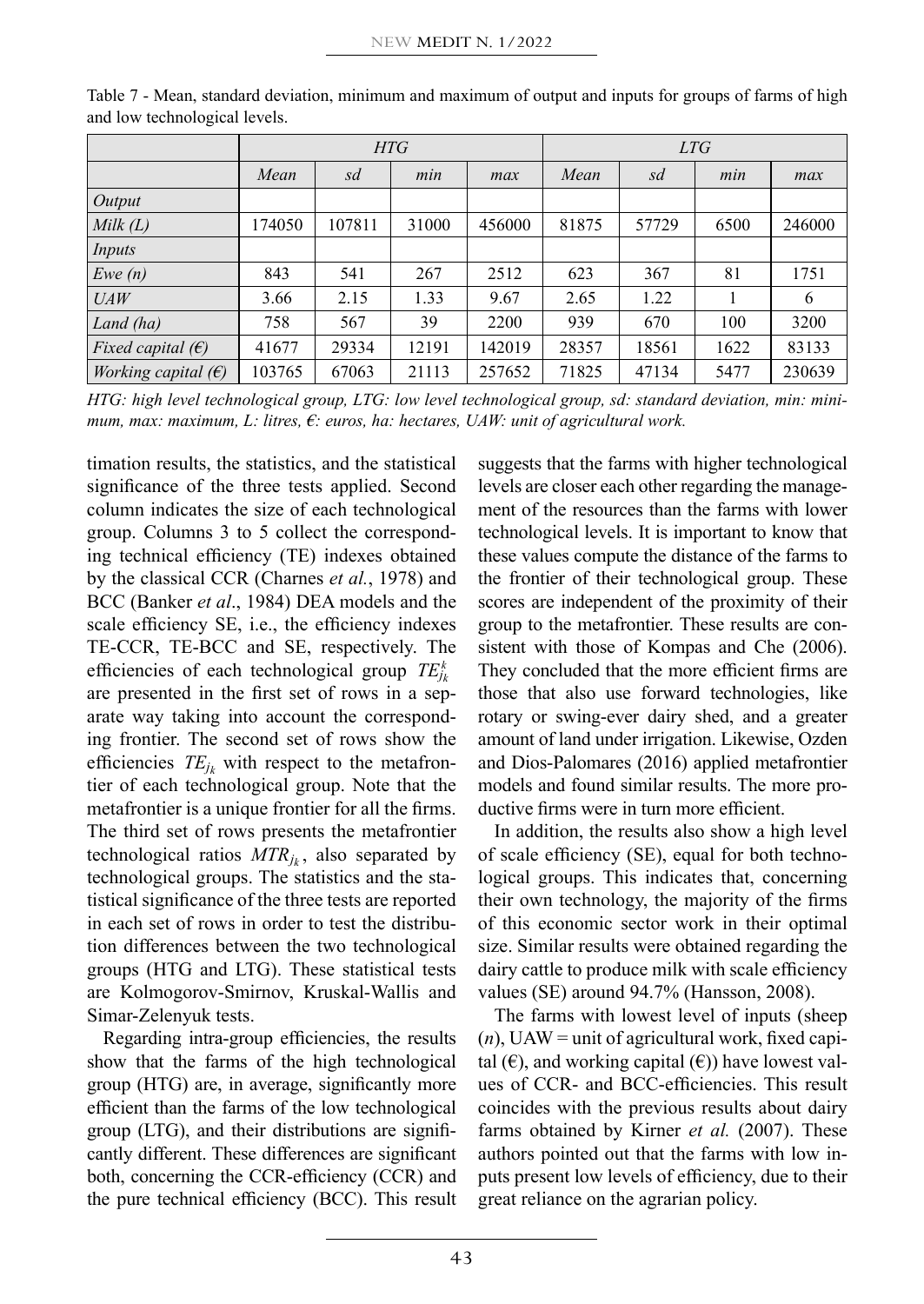|                                     | $\boldsymbol{n}$ | $CCR$ (sd) | $BCC$ (sd) | SCALE (sd) |
|-------------------------------------|------------------|------------|------------|------------|
| Efficiency by group $TE_{j_k}^k$    |                  |            |            |            |
| <b>HTG</b>                          | 32               | 0.83(0.13) | 0.90(0.12) | 0.92(0.09) |
| <b>LTG</b>                          | 106              | 0.70(0.21) | 0.76(0.19) | 0.92(0.09) |
| $K-S$                               |                  | $0.42*$    | $0.37*$    | 0.09       |
| K-W $(\chi^2)$                      |                  | $9.70*$    | 12.47*     | 0.04       |
| $S-Z$                               |                  | $4.86*$    | $3.90*$    | 4.9        |
| Metafrontier $TE_{j_k}$             |                  |            |            |            |
| <b>HTG</b>                          | 32               | 0.83(0.13) | 0.89(0.12) | 0.93(0.08) |
| <b>LTG</b>                          | 106              | 0.52(0.17) | 0.59(0.19) | 0.88(0.13) |
| $K-S$                               |                  | $0.79*$    | $0.71*$    | 0.17       |
| K-W $(\chi^2)$                      |                  | 54.40*     | 46.76*     | 2.42       |
| $S-Z$                               |                  | 12.90*     | 12.87*     | $-0.83$    |
| Meta-technological ratio $MTR_{jk}$ |                  |            |            |            |
| <b>HTG</b>                          | 32               | 1.00(0.00) | 0.99(0.03) | 1.00(0.04) |
| <b>LTG</b>                          | 106              | 0.74(0.09) | 0.77(0.11) | 0.96(0.09) |
| $K-S$                               |                  | $0.99*$    | $0.85*$    | $0.63*$    |
| K-W $(\chi^2)$                      |                  | $71.83*$   | 56.46*     | $14.05*$   |
| S-Z                                 |                  | 14.66*     | 21.44*     | 13.34*     |

Table 8 - Indexes of technical efficiency, scale and meta-technological ratio.

*HTG: high level technological group, LTG: low level technological group, sd: standard deviation, n = number of farms, K-S: Kolmogorov-Smirnov test, K-W: Kolmogorov-Wallis test, S-Z: Simar-Zelenyuk test, \*: P < 0.01.*

The estimates of the efficiency concerning the metafrontier show greater differences between the two technological groups than the differences pointed out by the separate and independent frontiers, as it was expected. However, in the scale efficiency, SE, it is observed only small differences between the means of both groups, and their distributions are not significantly different. These metafrontier estimations clearly show for the low technology group (LTG) lower values of the efficiency than the values computed with separate frontiers. In contrast, the estimated levels for the high technological group (HTG) in the metafrontier do not differ too much from the values estimated with separate frontiers. That is because the HTG-frontier is closer to the metafrontier than the LTG-frontier. In fact, in a great proportion, the metafrontier is defined by the HTG-frontier.

The meta-technology ratio takes the value 1 for the HTG. This means that the HTG-frontier of this high technology group practically coincides with the metafrontier. On the other hand, the values 0.74 and 0.77 for the LTG with the models CCR and BCC, respectively, show the distance between the LTG-frontier and the metafrontier.

Table 9 indicates the number of efficient and inefficient farms for the indexes TE-CCR, TE-BCC and SE, respectively. It is also shown the two approaches, the measures with respect to the separate frontiers and concerning the metafrontier. The results collected in this table also show that the majority of the efficient farms of the LTG are inefficient regarding the metafrontier. However, this estimated distance to the metafrontier is mainly due to the lack of technology, and not truly to a real lack of efficiency. Similar results are reported in dairy cattle in New Zealand, where the agrarian technology is more developed in the south of the island than in the north (Jiang and Sharp, 2015).

The results of our study indicate that the production frontier for the farms of the LTG is far from the metafrontier. Therefore, there is a technological gap in the sector. About this conclusion, different studies propose the implementation of agrarian policies to help with the reduction of this technological gap. These pa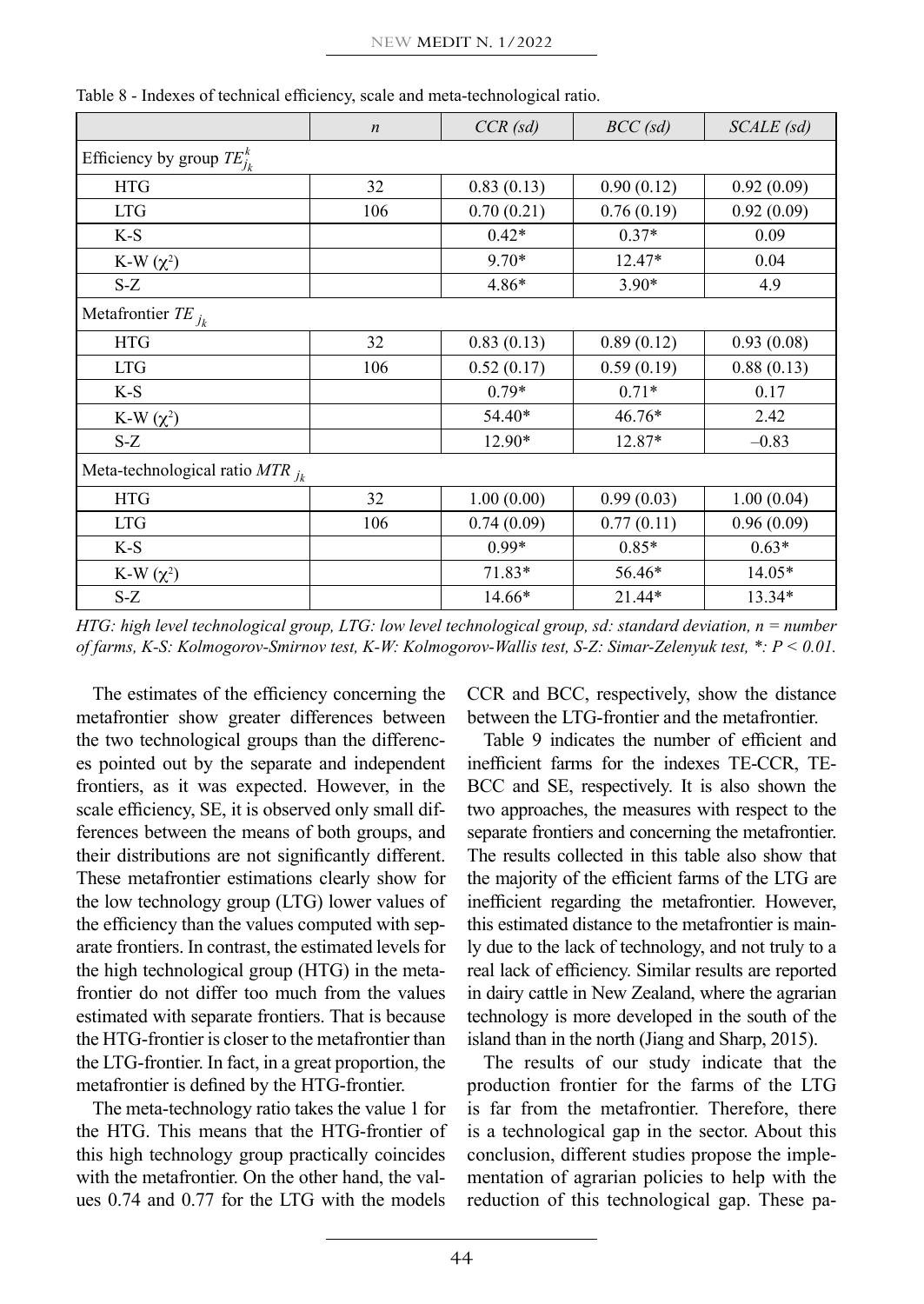pers suggest that the available technology must be applied to the local conditions for extending the production frontier of the group (Gatti *et al.*, 2012; Alem *et al.*, 2017; Melo-Becerra and Orozco-Gallo, 2017). To this aim, it would be necessary to increase investment in research and development to implement the new technologies. Also, Jiang and Sharp (2015) dealt with this problem and propose to promote actions of training and formation for the farmers.

Regarding our research, Rivas *et al.* (2015) studied the canonical correlation of technological innovation and performance in the same sample in Castilla-La Mancha. They agree with Dhraief *et al.* (2019) in pointing out the main determinants of the technological gap in these farms. Improvement in technology requires a minimum threshold production structure to ensure profits for the firm. Large companies implement innovation more easily than small ones. Large companies have more sheep, more land and are less dependent on external resources. They also have greater availability of capital. The use of these technologies has an impact on structural costs, but also increases output. Therefore, their impact on unit cost is lower.

Therefore, it is important that companies grow in size. In addition, it is also necessary for small companies to understand the process of technology adoption. Change involves managing systems with more complexity, considering a complete view of the process.

Thus, in order to reduce the technology gap, it is essential for companies to receive information, training and coaching. But especially, these companies need financial support and funding. This could prevent the abandonment of young entrepreneurs who are more willing to innovate. To this end, they could benefit from the aid provided by the agricultural policy measures that affect Castilla-La Mancha. The second pillar of the Common Agricultural Policy (CAP) of the European Union contemplates these measures. It is the current Rural Development Policy (EU Regulation No. 1305/2013 of the European Parliament and of the Council of 17 December 2013 on support for rural development by the European Agricultural Fund for Rural Development (EAFRD)), (ref. Official Journal of the European Union, 2013). One of the six priorities of this policy is "transfer of knowledge and innovation". This priority is articulated in a series of measures that seek to promote innovation and the knowledge base in rural areas (Article 14) thereby improving the competitiveness of all types of agriculture and the viability of farms.

Specifically, the RDP (Rural Development Programme) of Castilla La Mancha 2014–2020 includes among its measures the "M01: Knowl-

|                     |                  | CCR        | BCC       | <b>SCALE</b> |
|---------------------|------------------|------------|-----------|--------------|
|                     | $\boldsymbol{n}$ | n(%)       | n(%)      | n(%)         |
| Efficiency by group |                  |            |           |              |
| <b>HTG</b>          | 32               |            |           |              |
| Efficient           |                  | 6(18.75)   | 16(50.0)  | 6(18.75)     |
| Inefficient         |                  | 26 (81.25) | 16(50.0)  | 26(81.25)    |
| <b>LTG</b>          | 106              |            |           |              |
| Efficient           |                  | 13(12.3)   | 26(24.5)  | 25(23.6)     |
| Inefficient         |                  | 93 (87.7)  | 80(75.5)  | 81 (76.4)    |
| Metafrontier        |                  |            |           |              |
| <b>HTG</b>          | 32               |            |           |              |
| Efficient           |                  | 6(18.75)   | 15(46.9)  | 6(18.75)     |
| Inefficient         |                  | 26 (81.25) | 17(53.1)  | 26 (81.25)   |
| <b>LTG</b>          | 106              |            |           |              |
| Efficient           |                  | 1(0.9)     | 7(6.6)    | 14(13.2)     |
| Inefficient         |                  | 105(99.1)  | 99 (93.4) | 92 (86.8)    |

Table 9 - Frequency of efficient and inefficient production units.

*HTG: high level technological group, LTG: low level technological group, n = number of farms.*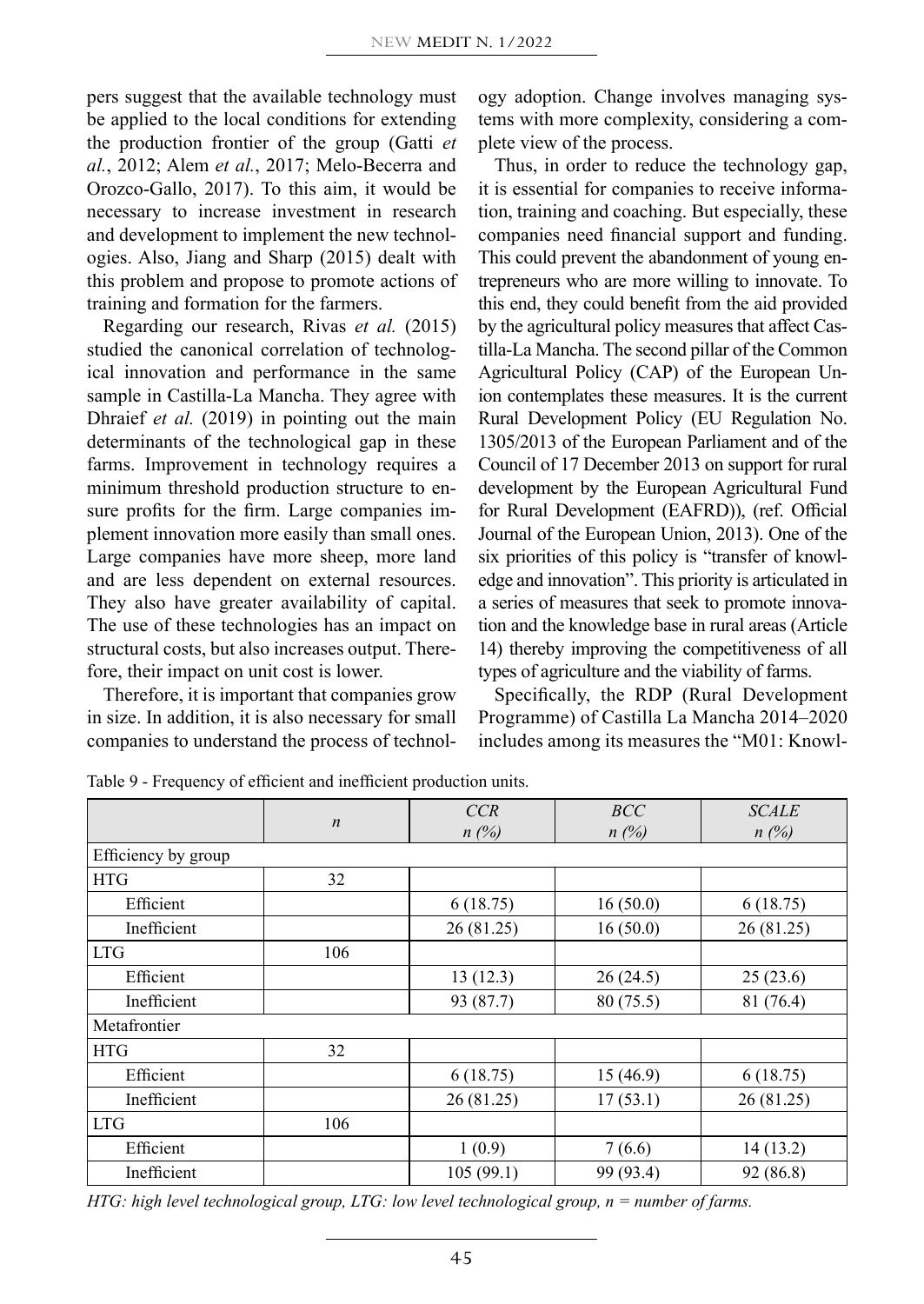edge transfer and information actions (art. 14)" (ref. Rural Development Programme European Union, 2015).

Figure 2 draws the Kernel estimation of the density function for the TE-CCR index. It illustrates the results previously indicated. The distribution of the efficiency of the HTG is right-slid with respect to the distribution of the efficiency of the LTG. There is a greater proportion of farms of the HTG group with high level of efficiency.

Figure 3 shows the Kernel estimation of the density function for the TE-BCC index. A considerable proportion of the farms of the LTG group are low of the efficiency level of 0.85. The farms of the HTG group have efficiency levels substantially higher, and a large proportion of these HTG farms have efficiency level greater than 0.6.

The Kernel estimation of the density function for the SE index is drawn in Figure 4. It is observed high values and with a similar distribution for the farms of the groups LTG and HTG.

#### **3.3.** *Determinants of technical efficiency*

Besides the estimation of the efficiency levels, it is necessary a research work looking for the crucial factors that influence the efficiency, in order to solve the problem and improve efficiency.

The estimated truncated regression models obtained following Simar-Wilson (2007) methodology for the TE-CCR, TE-BCC and SE in-

Figure 2 - Kernel estimator of density function for technical efficiency-CCR for high (HTG) and low (LTG) technological level farm groups.



dexes for all the farms are reported in Tables 10, 11 and 12.

The estimated values for the parameters of the variable TG (Technological Group) in the technical efficiency CCR (TE-CCR) efficiency model are significant and positive (Table 10). Then, the HTG group is, in mean, more efficient than the LTG group. This fact confirms the obtained results in the efficiency analyses by group.

This model also presents positive values for the STTI. Thus, the farms with greater values of this index are more efficient. The company organises the production process better throughout the livestock cycle if it has lambing facilities and carries out controlled mating, male effect, flushing and artificial insemination. These technologies make optimal use of feed resources and available labour, due to the reduction of the seasonal effect.

A key determinant of farm performance is feeding. The use of technologies such as unifeed is associated with higher dry matter intake, better regulation of rumen function, and higher milk production. It also reduces the labour required to feed the herd (Bargo *et al.*, 2002; Cabrera *et al.*, 2010). Likewise, organising the milking herd by batches based on their productive level is a practice that enables farmers to serve animals with different nutritional needs, and the strategic use of feed resources.

A successful genetic programme must include the discard of females and males from the herd for voluntary causes. The prevalence

Figure 3 - Kernel estimator of density function for technical efficiency-BCC for high (HTG) and low (LTG) technological level farm groups.

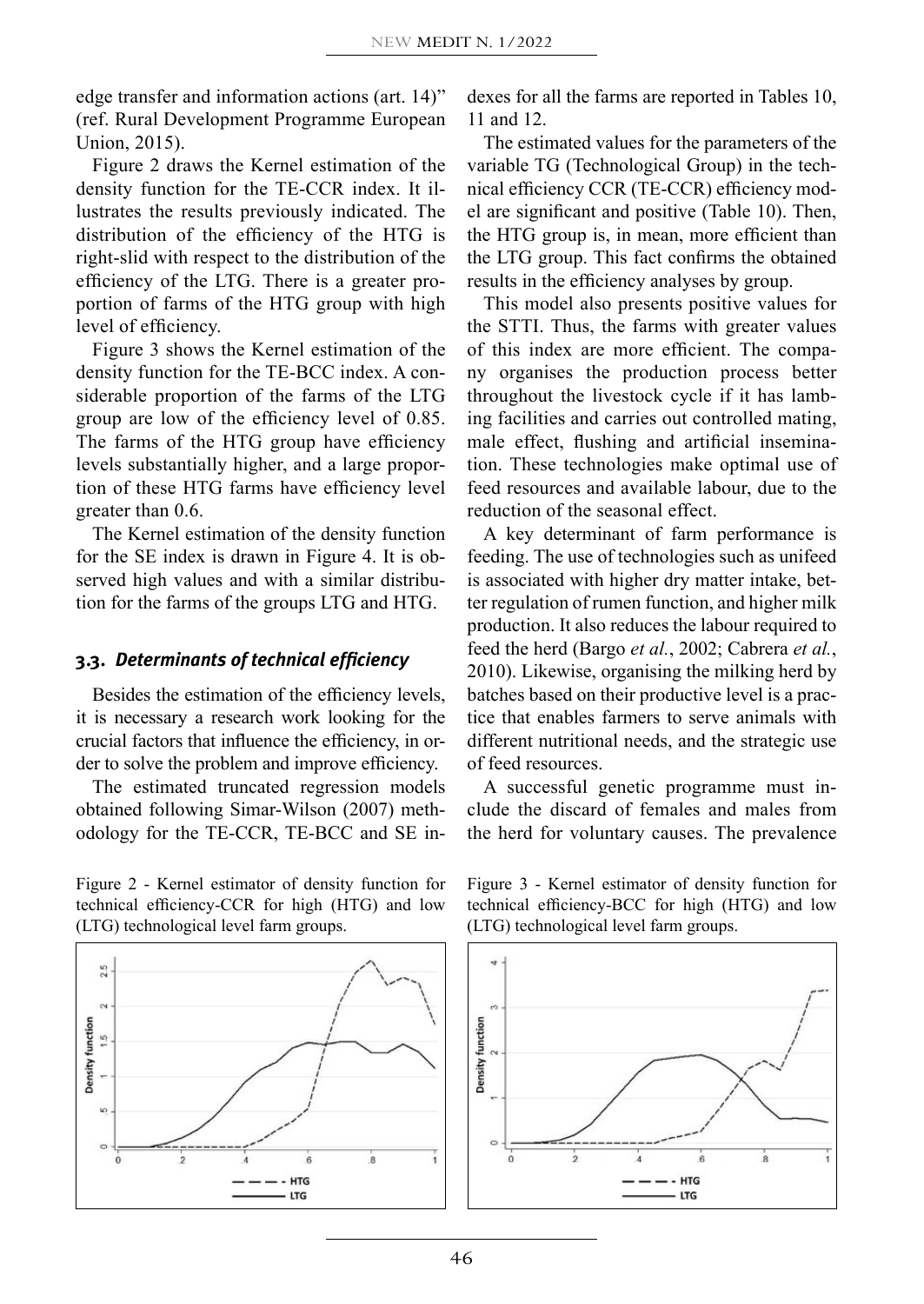Figure 4 - Kernel estimator of density function for scale efficiency for high (HTG) and low (LTG) technological level farm groups.



of involuntary discards such as disease, injury, death, and infertility can limit the selection process, and negatively affect the productive performance of the farm.

Technologies related to herd health improve the efficiency levels of production systems. They comprise a correct milking routine, e.g. udder drying, cleanliness of facilities, etc. They ensure proper mammary gland health and milk quality, and are positively related to technical efficiency (Hansson *et al.*, 2011; Yilmaz *et al.*, 2020). In addition, vaccination protocols are necessary to avoid animal mortality and morbidity problems.

Concerning the organization and control indexes (OI and CI), Tables 10, 11 and 12 collect the results obtained. They are similar to the above commented results for the TG variable and STTI index. This means that the firms that pay more attention to these management functions are technically more efficient. In this respect, it is interesting to comment the conclusion of Bahta *et al.* (2015). These authors, in a study of beef cattle in Botswana, indicate that it is needed to promote services to the farmers in order to guarantee the implementation of breeding control methods in the herds, to improve efficiency of the farms.

Regarding the technical efficiency BCC (TE-BCC) (Table 11) the results are similar. There are observed significant differences of 6% between the two groups. TE-BCC efficiency values are used to compare farms of the same or similar size. Therefore, the technological level differences influence the productive level of the two frontiers, but not their TE-BCC efficiency. This last efficiency is higher in the farms where more attention is paid to managerial functions.

It is noticeable the negative and significant estimated coefficient for the variable which shows if the farmers are membership of association. In fact, the associated farms are about 15% less efficient than the others. This is a rare result because the associations are sources of important and useful information for the managerial functions. This result could be related to the fact that the associations promote investment for genetic improvement strategies of livestock, and such strategies could have a negative effect in production, if they are not implemented with a simul-

|  |  |  |  | Table 10 - Models of the determinants of technical efficiency-CCR. |  |  |  |
|--|--|--|--|--------------------------------------------------------------------|--|--|--|
|--|--|--|--|--------------------------------------------------------------------|--|--|--|

|                           | Coefficient | <b>Standard</b> | Confidence interval |           | P > z |
|---------------------------|-------------|-----------------|---------------------|-----------|-------|
|                           |             | error           |                     | 95%       |       |
| By group                  |             |                 |                     |           |       |
| Constant                  | 0.2914      | 0.0778          | 0.1462              | 0.4461    | 0.000 |
| TG                        | 0.1601      | 0.0497          | 0.0644              | 0.2693    | 0.001 |
| <sup>OI</sup>             | 0.3188      | 0.0969          | 0.1359              | 0.5127    | 0.001 |
| <b>CI</b>                 | 0.1879      | 0.0592          | 0.0702              | 0.3033    | 0.002 |
| <b>STTI</b>               | 0.3861      | 0.1484          | 0.0998              | 0.6758    | 0.009 |
| Membership of association | $-0.2168$   | 0.0512          | $-0.3207$           | $-0.1210$ | 0.000 |
| Sigma                     | 0.1680      | 0.0144          | 0.1353              | 0.1918    | 0.000 |

*Wald chi2 = 48.20*

*Prob > chi2 = 0.000*

*TG: Technological group, OI: Organisation index, CI: Control index, STTI: Short term technological index.*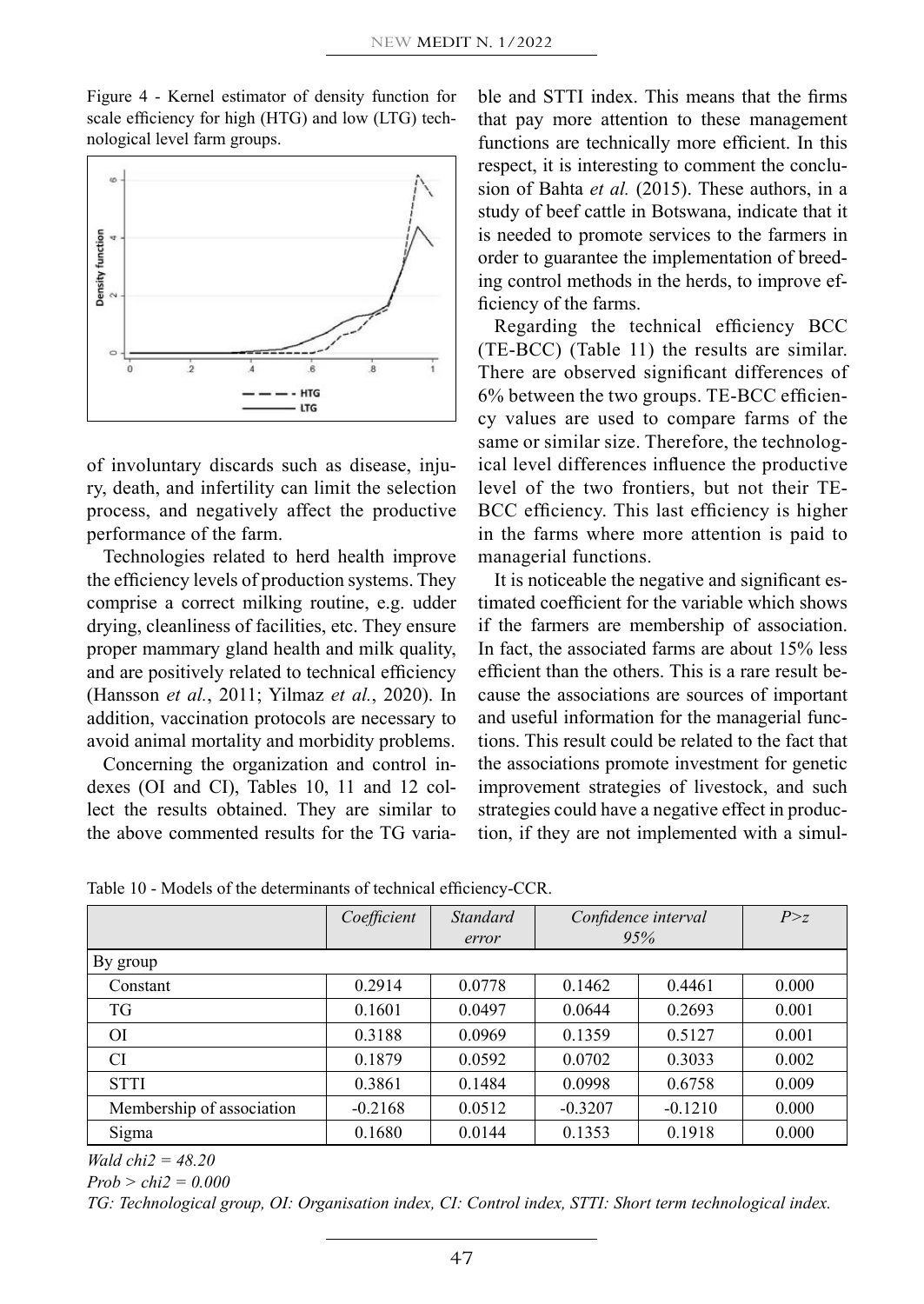|                           | Coefficient | <b>Standard</b><br>error | Confidence interval<br>95% |           | P > z |
|---------------------------|-------------|--------------------------|----------------------------|-----------|-------|
| By group                  |             |                          |                            |           |       |
| Constant                  | 0.3978      | 0.0815                   | 0.2386                     | 0.5563    | 0.000 |
| <b>TG</b>                 | 0.1154      | 0.0619                   | 0.0028                     | 0.2529    | 0.062 |
| O <sub>I</sub>            | 0.1981      | 0.0968                   | 0.0106                     | 0.3982    | 0.041 |
| CI                        | 0.1779      | 0.0599                   | 0.0625                     | 0.3013    | 0.003 |
| <b>STTI</b>               | 0.3158      | 0.1570                   | 0.0100                     | 0.6297    | 0.044 |
| Membership of association | $-0.1494$   | 0.0500                   | $-0.2548$                  | $-0.0532$ | 0.003 |
| Sigma                     | 0.1557      | 0.0145                   | 0.1244                     | 0.1800    | 0.000 |

Table 11 - Models of the determinants of technical efficiency-BCC.

*Wald chi2 = 31.16*

*Prob > chi2 = 0.000*

*TG: Technological group, OI: Organisation index, CI: Control index, STTI: Short term technological index.*

|                           | Coefficient | Standard<br>error | Confidence interval<br>95% |        | P > z |
|---------------------------|-------------|-------------------|----------------------------|--------|-------|
| By group                  |             |                   |                            |        |       |
| Constant                  | 0.2517      | 0.1979            | $-0.1438$                  | 0.6048 | 0.203 |
| TG                        | $-0.1108$   | 0.0807            | $-0.2708$                  | 0.0442 | 0.170 |
| <b>OI</b>                 | 1.1556      | 0.4288            | 0.4921                     | 2.1257 | 0.007 |
| <b>CI</b>                 | 0.0853      | 0.1062            | $-0.1100$                  | 0.3114 | 0.422 |
| <b>STTI</b>               | 0.7666      | 0.3501            | 0.1565                     | 1.5532 | 0.029 |
| Membership of association | $-0.1694$   | 0.1083            | $-0.4126$                  | 0.0240 | 0.118 |
| Sigma                     | 0.1640      | 0.0334            | 0.1037                     | 0.2287 | 0.000 |

Table 12 - Models of the determinants of scale efficiency.

*Wald chi2 = 8.72*

*Prob > chi2 = 0.1208*

*TG: Technological group, OI: Organisation index, CI: Control index, STTI: Short term technological index.*

taneous improvement of the management. Similar results were found by Manevska-Tasevska and Hansson (2011) in their analyses of the key determinants factors in the efficiency of grape production farms. These authors showed that the membership of the farmers had a negative influence in the technical efficiency *TE*. They also conclude that these farmer associations do not fulfil their main objective to be a forum where the producers exchange ideas, share experiences, and work together to achieve better farm performance. In addition, Ozden and Dios-Palomares (2016) applied metafrontier models to olive oil firms in Turkey. They also considered the variable of membership of association, but,

in this case, such variable did not present statistical significance. We also observe in our study that, actually, the associations do not influence to move the managers to start actions to achieve optimal results.

About these results, Siafakas *et al.* (2019) studied the dairy farms in Greece. They concluded that increasing available time spent, especially the farmer's own working hours, in effectively monitoring and managing livestock, and investing more in animal farming, would improve the farms' *TE*. Soliman and Djanibekov (2021) suggested that adopting on-farm management practices could be an option to improve dairy efficiency.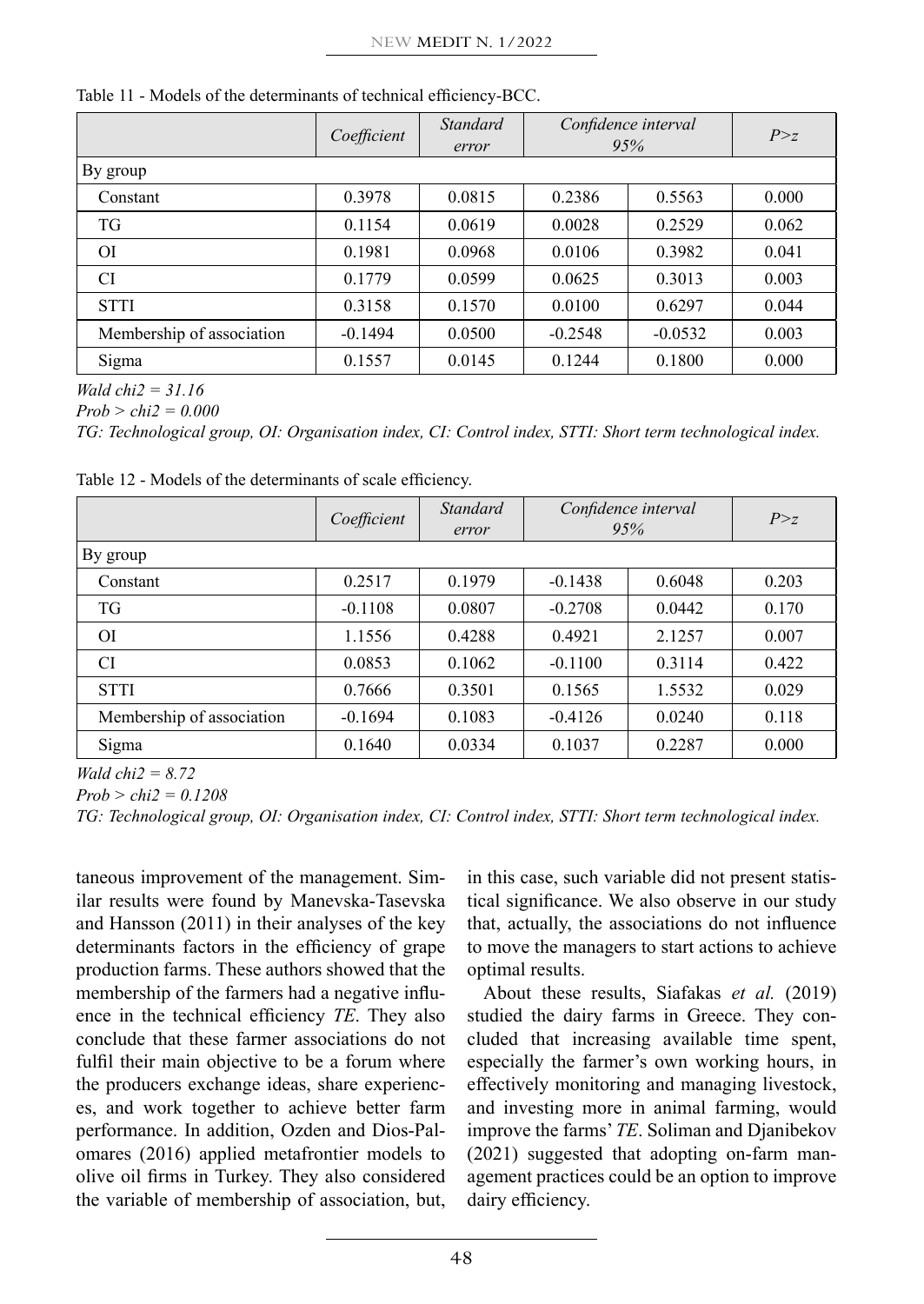#### *4. Conclusions*

This paper investigates the efficiency level in dairy sheep systems in the Protected Designation of Origen (PDO) "Manchego Cheese" ("Denominación de Origen Protegida" (DOP) 'Queso Manchego') in Castilla-La Mancha, Spain, taking into account the heterogeneity related to the technological levels of the farms. Synthetic indexes are designed and computed in order to provide a proper and realistic assessment of the existing technologies.

The long-term technological index, wherein technologies that require considerable investment are included, shows that there is a great heterogeneity. Based on this index, and the partial productivities, two different groups were found. These two groups, with different and contrasting technological levels, are called High Technological Group (HTG) and Low Technological Group (LTG). The HTG has an average value of the LTTI of 0.49, while the average value of this index for the LTG is 0.38. Concerning the value of the Gross Margin by hectare, the LTG achieves, in average, about 72% lower than the HTG does. The former group includes farms with an area around 24% greater than the mean surface.

Efficiency is estimated with the Data Envelopment Analysis (DEA) methodology with metafrontier models considering these two technological groups. The obtained results show that the farms of the HTG are more productive, work with higher technological levels, and report, in average, a value of technical and pure efficiency about 18% greater than the farms of the other group.

If HTG technologies were applied to the farms of the LTG group, a production increase greater than 23% could be obtained. Concerning the scale, however, new technologies could offer only a reduction of the 4% in the average scale-inefficiency value. In addition, the results indicate the influence of the technological group. This fact also advises that the metafrontier approach applied is suitable to estimate efficiency. The analysis of the efficiency with metafrontier models guarantees that inefficiencies are not misleading with technological gap.

Short-term managerial strategies, which are evaluated with the synthetic index STTI (Short Term Technological Index), influence the efficiency levels of both technological groups. Similarly, farms that pay special attention to managerial functions achieve better efficiency results. However, farmers who are members of associations present lower levels of efficiency than others do. This shows that the associations are not working in an appropriate way, as it could be expected.

The efficiency level of the dairy sheep systems in Castilla-La Mancha could be improved, mainly in the farms with low technological level. Therefore, it could be very interesting to provide to these farms the investment and required means to implement the new technologies. Among them, it could be remarked the application of automatic feeding techniques like feed belt, the use of troughs of cement, dungheaps, silos, silage and hayloft. In addition, flushing and directed breeding are required practises which are not too much applied in the studied farms. One means of implementing these technologies is to increase the size. Finally, a special attention to the managerial functions, mainly organisation and planning is also advisable.

It is very important for entrepreneurs to inform themselves and to apply for the agricultural subsidies currently in force. However, these subsidies do not reach the companies easily. The associations should provide the farmers with the necessary means to obtain these subsidies. On the other hand, we urge the government to improve the agricultural policies that this economic sector needs.

These actions will increase the efficiency of these farms, and, consequently, their resilience and sustainability.

These conclusions can be applied to these Spanish farms and, in addition, to similar farms in the Mediterranean Basin.

#### **Acknowledgements**

The authors wish to thank the editors and the anonymous reviewers for their useful suggestions and comments. The authors are grateful to the Central University of Venezuela (CDCH-UCV); to the Spanish National Institute for Agriculture and Food Research and Technology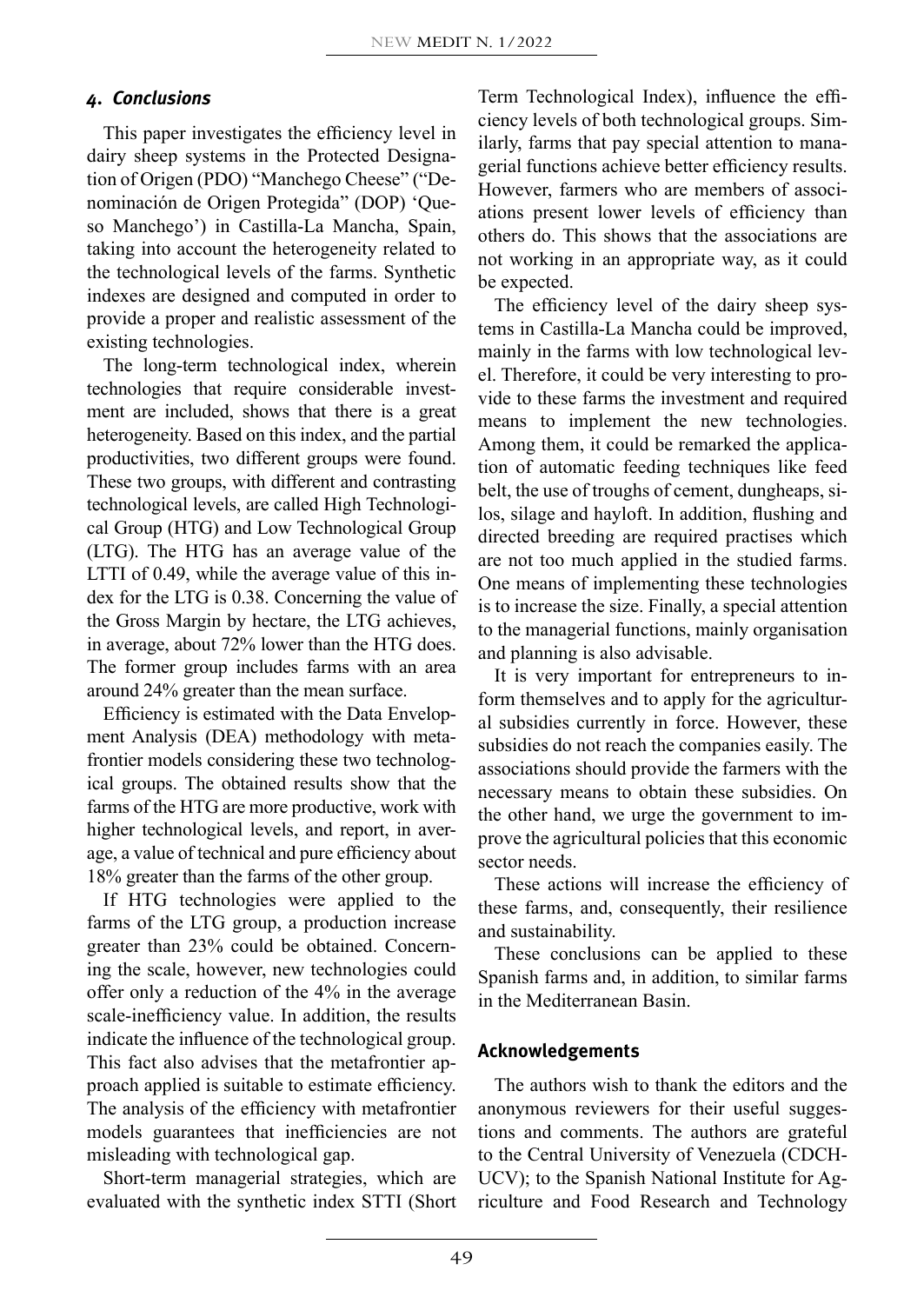(INIA), in conjunction with regional authorities, Project: "Level of competitiveness of the dairy sheep production system, Manchego Cheese PDO" (RTA2011-00057-C02-02); and to the Spanish Government Research Project MTM 2017-84150-P, which is co-financed by the European Regional Development Fund (ERDF); for their financial support.

#### **References**

- Alem H., Lien G., Hardaker J.B., Guttormsen A., 2017. *Regional Differences in Technical Efficiency and Technological Gap of Norwegian Dairy Farms: a Stochastic Metafrontier Model*. Paper presented at the XV Congress of the EAAE (European Association of Agricultural Economists), 'Towards Sustainable Agri-food Systems: Balancing Between Markets and Society', August 29-September 1, Parma, Italy. https://ageconsearch.umn. edu/record/260906/usage (accessed 22 September 2021).
- Álvarez A., del Corral J., Solís D., Pérez J.A., 2008. Does intensification improve the economic efficiency of dairy farms? *Journal of Dairy Science*, 91: 3693-3698.
- Arzubi A., McCormick M., Simonetti L., Lynch G., 2009. Análisis de eficiencia técnica y económica de explotaciones ovinas en la provincia de Buenos Aires. *Revista Argentina de Economía Agraria*, XI: 115-126 (in Spanish).
- Badunenko O., Tauchmann H., 2016. [SIMARWIL-](https://ideas.repec.org/c/boc/bocode/s458156.html)[SON: Stata module to perform Simar & Wilson](https://ideas.repec.org/c/boc/bocode/s458156.html) [\(2007\) efficiency analysis](https://ideas.repec.org/c/boc/bocode/s458156.html). *[Statistical Software](https://ideas.repec.org/s/boc/bocode.html) [Components](https://ideas.repec.org/s/boc/bocode.html)* S458156, Boston College Department of Economics, revised 31 Mar 2018. https://ideas. repec.org/c/boc/bocode/s458156.html (accessed 22 September 2021).
- Bahta S., Baker D., Malope P., Katjiuongua H., 2015. *A metafrontier analysis of determinants of technical efficiency in beef farm types: An application to*  Botswana. Paper Presented at the 29<sup>th</sup> International Conference of Agricultural Economists, August 8-14, Milan, Italy. [https://cgspace.cgiar.org/han](https://cgspace.cgiar.org/handle/10568/73302)[dle/10568/73302,](https://cgspace.cgiar.org/handle/10568/73302) [http://ageconsearch.umn.edu/re](http://ageconsearch.umn.edu/record/211194)[cord/211194](http://ageconsearch.umn.edu/record/211194) (accessed 22 September 2021).
- Banker R., Charnes A., Cooper E., 1984. Some models for estimating technical and scales inefficiencies in Data Envelopment Analysis. *Management Science*, 30(9): 1078-1092.
- Banxia Frontier Analyst, 2003. Version 3.0. Banxia Frontier Limited.
- Bargo F., Muller L.D., Delahoy J.E., Cassidy T.W., 2002. Performance of High Producing Dairy Cows with Three Different Feeding Systems Combining Pasture and Total Mixed Rations. *Journal of Dairy Science*, 85: 2948-2963.
- Battese G.E., Prasada Rao G.S., O'Donnell C.J., 2004. A metafrontier production function for estimation of technical efficiencies and technology gaps for firms operating under different technologies. *Journal of Productivity Analysis*, 21: 91-103.
- Bernardes T.F., do Rêgo A.C., 2014. Study on the practices of silage production and utilization on Brazilian dairy farms. *Journal of Dairy Science*, [97](http://www.journalofdairyscience.org/issues?issue_key=S0022-0302(14)X0003-2): 1852- 1861.
- Caballero R., 2009. Stakeholder interactions in Castile-La Mancha. Spain's cereal-sheep system. *Agricultural Human Values*, 26: 219-231*.*
- Cabrera V.E., Solís D., del Corral J., 2010. Determinants of technical efficiency among dairy farms in Wisconsin. *Journal of Dairy Science*, 93: 387-393.
- Charnes A., Cooper W., Rhodes E., 1978. Meassurement the efficiency of decision making units. *European Journal of Operational Research*, 2: 429-444. Cochran W.G., 1977. *Sampling techniques*, 3rd edition. New York: John Wiley and Sons.
- Coelli T., 1995. [Recent developments in frontier mod](http://ideas.repec.org/a/bla/ajarec/v39y1995i3p219-245.html)[elling and efficiency measurement.](http://ideas.repec.org/a/bla/ajarec/v39y1995i3p219-245.html) *[Australian Jour](http://ideas.repec.org/s/bla/ajarec.html)[nal of Agricultural E](http://ideas.repec.org/s/bla/ajarec.html)conomics*, 39: 219-245*.*
- Cooper W.W., Seiford L.M., Tone K., 2007. *Data envelopment analysis: a comprehensive text with models, applications, references and DEA-Solver software*, 2nd edition. Boston: Springer.
- Cuervo J.A., 2009. *Construcción de una escala de actitudes hacia la matemática (tipo Likert) para niños y niñas entre 10 y 13 años que se encuentran vinculados al programa pretalentos de la escuela de matemáticas de la Universidad Sergio Arboleda*. Master discussion (Tesis de Maestría). Univ. Sergio Arboleda, Colombia (in Spanish).
- de Rancourt M., Fois N., Lavín P., Tchakerian E., Vallerand F., 2006. Mediterranean sheep and goats production: An uncertain future. *Small Ruminant Research*, 62(3): 167-179.
- Dios-Palomares R., Morantes M., Alcaide-López-de-Pablo D., 2020. Technical efficiency in different production systems with ruminants: a systematic review and meta-analysis approach. *Revista Científica, FVC-LUZ*, XXX(1): 7-18.
- Dhraief M.Z., Bedhiaf S., Dhehibi B., Oueslati-Zlaoui M., Jebali O., Ben-Youssef S., 2019. Factors affecting innovative technologies adoption by livestock holders in arid area of Tunisia. *New Medit*, 18(4): 3-18.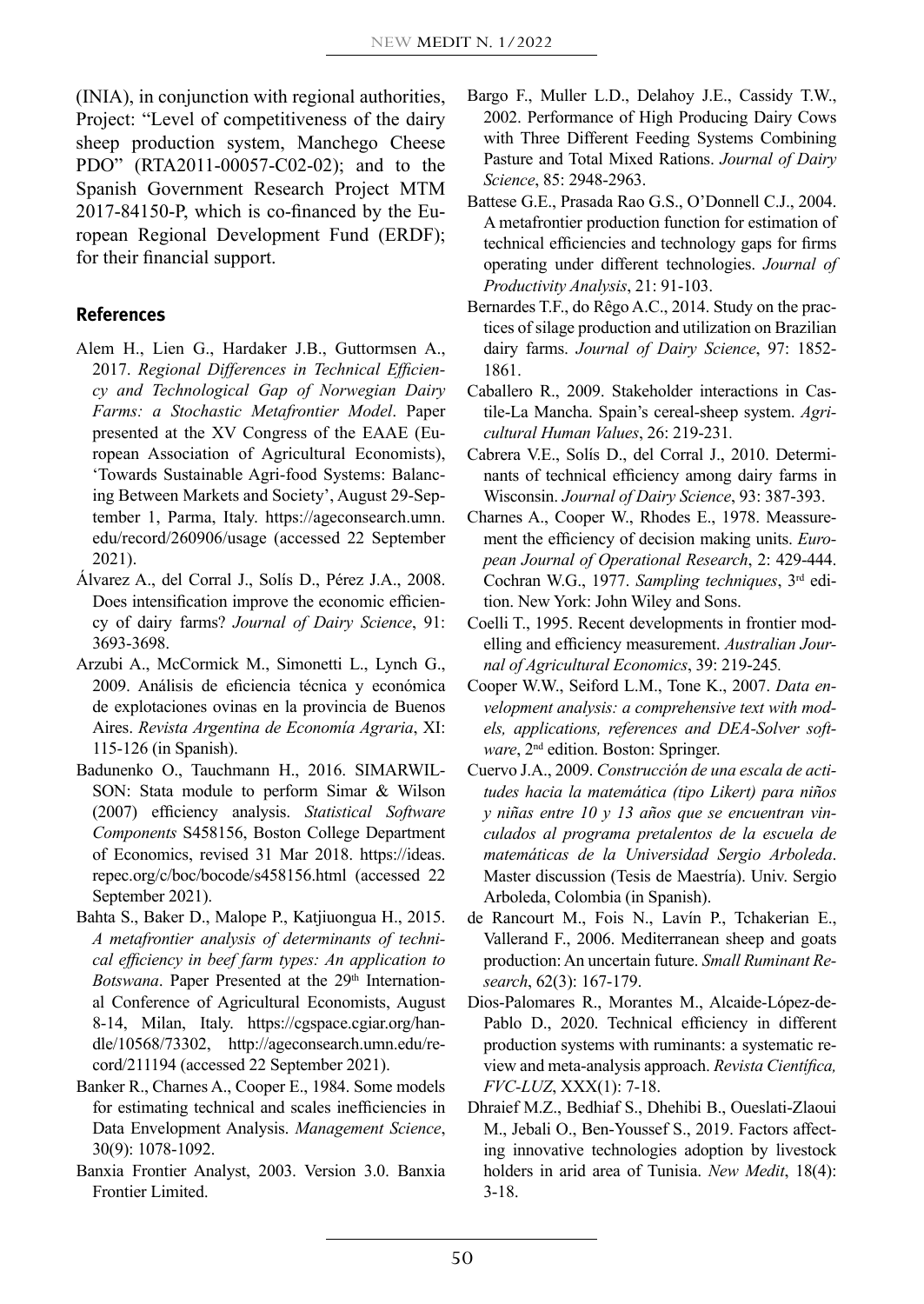- EUROSTAT, 2020. *Agriculture, forestry and fishery statistics: 2020 edition*. Luxembourg: Publications Office of the European Union. [https://doi.](https://doi.org/10.2785/143455) [org/10.2785/143455](https://doi.org/10.2785/143455).
- Gabbi A.M., McManus C.M., Silva A.V., Marques L.T., Zanela M.B., Stumpf M.P., Fischer V., 2013. Typology and physical–chemical characterization of dairy sheep production milk produced with different productions strategies. *Agricultural Systems*, 121: 130-134.
- García-Díaz L., Mantecón Á., Sepúlveda W., Maza M., 2012. Producción de leche ovina como alternativa de negocio agropecuario: modelo de producción en Castilla y León (España). *Revista Mexicana de Agronegocios*, 31: 6-18. [https://www.redalyc.](https://www.redalyc.org/pdf/141/14123108007.pdf) [org/pdf/141/14123108007.pdf](https://www.redalyc.org/pdf/141/14123108007.pdf) (accessed 22 September 2021).
- Gatti N., Lema D., Brescia V., 2012. *Brechas tecnológicas, eficiencia y productividad en la ganadería Argentina: Estimación por metafrontera de producción*. Sitio Argentino de Producción Animal: XLIII Reunión Anual Asociación Argentina de Economía Agraria. 9-11 de Octubre, Corrientes, Argentina. pp. 87-110.
- Hansson H., 2008. Are larger farms more efficient? A farm level study of the relationships between efficiency and size on specialized dairy farms in Sweden. *Agricultural and Food Science*, 17: 325-337.
- Hansson H., Szczensa-Rundberg M., Nielsen C., 2011. Which preventive measures against mastitis can increase the technical efficiency of dairy farms? *Animal*, 5(4): 632-640.
- Jiang N., Sharp B., 2015. Technical efficiency and technological gap of New Zealand dairy farms: a stochastic meta-frontier model. *Journal of Productivity Analysis*, 44: 39-49.
- Kirner L., Ortner K.M., Hambrusch J., 2007. Using technical efficiency to classify Austrian dairy farms. *Die Bodenkultur*, 58: 15-24.
- Kompas T., Che T.N., 2006. Technology choice and efficiency on Australian dairy farms. *Australian Journal of Agricultural and Resource Economics*, 50: 65-83.
- Latruffe L., Fogarasi J., Desjeux Y., 2012. Efficiency, productivity and technology comparison for farms in Central and Western Europe: The case of field crop and dairy farming in Hungary and France. *Economic Systems*, 36: 264-278.
- Likert R., 1932. A technique for the measurement of attitudes. *Archives of Psychology*, 22: 5-55. [https://](https://legacy.voteview.com/pdf/Likert_1932.pdf) [legacy.voteview.com/pdf/Likert\\_1932.pdf](https://legacy.voteview.com/pdf/Likert_1932.pdf) (accessed 22 September 2021).
- Manevska-Tasevska G., Hansson H., 2011. Does Man-

agerial Behavior Determine Farm Technical Efficiency? A Case of Grape Production in an Economy in Transition. *Managerial and Decision Economics*, 32: 399-412.

- MAPA (Ministerio de Agricultura, Pesca y Alimentación), 2019. [https://www.mapa.gob.es/es/estadis](https://www.mapa.gob.es/es/estadistica/temas/estadisticas-agrarias/resultados_definitivos_nov2019_ovino-caprino_tcm30-526727.pdf)[tica/temas/estadisticas-agrarias/resultados\\_defini](https://www.mapa.gob.es/es/estadistica/temas/estadisticas-agrarias/resultados_definitivos_nov2019_ovino-caprino_tcm30-526727.pdf)tivos nov2019 ovino-caprino tcm30-526727.pdf (accessed 22 September 2021).
- Melo-Becerra L.A., Orozco-Gallo A.J., 2017. Technical efficiency for Colombian small crop and livestock farmers: A stochastic metafrontier approach for different production systems. *Journal of Productivity Analysis*, 47: 1-16.
- Monteny G.J., Erisman J.W., 1998. Ammonia emission from dairy cow buildings: a review of measurement techniques, influencing factors and possibilities for reduction. *Netherlands Journal of Agricultural Science*, 46: 225-247.
- Morantes M., Dios-Palomares R., Peña M.E., Rivas J., Angón E., Perea J., García Martínez, A. (2014). Incidencia de las características del ganadero en su labor gerencial: un estudio en los sistemas de producción con ovinos de leche en Castilla-La Mancha, España. *Revista Científica, FVC-LUZ*, XXIV(3): 224-232.
- Morantes M., Dios-Palomares R., Peña M.E., Rivas J., Perea J., García-Martínez A., 2017. Management and productivity of dairy sheep production systems in Castilla-La Mancha, Spain. *Small Ruminant Research*, 149: 62-72.
- Mukherjee D., Bravo-Ureta B.E., De Vries A., 2012. Dairy productivity and climate conditions: econometric evidence from South-eastern United States. *Australian Journal of Agricultural and Resource Economics*, 57: 123-140.
- O'Donnell C.J., Prasada-Rao D.S., Battese G.E., 2008. Metafrontier frameworks for the study of firm-level efficiencies and technology ratios. *Empirical Economics*, 34: 231-255.
- Official Journal of the European Union, 2013. *Regulation (EU) No 1305/2013 of the European Parliament and of the Council of 17 December 2013 on support for rural development by the European Agricultural Fund for Rural Development (EAFRD) and repealing Council Regulation (EC) No 1698/2005*. [http://data.europa.eu/eli/reg/2013/1305/oj,](http://data.europa.eu/eli/reg/2013/1305/oj) [https://](https://eur-lex.europa.eu/legal-content/EN/TXT/PDF/?uri=CELEX:32013R1305&from=EN) [eur-lex.europa.eu/legal-content/EN/TXT/PD-](https://eur-lex.europa.eu/legal-content/EN/TXT/PDF/?uri=CELEX:32013R1305&from=EN)[F/?uri=CELEX:32013R1305&from=EN](https://eur-lex.europa.eu/legal-content/EN/TXT/PDF/?uri=CELEX:32013R1305&from=EN) (accessed 22 September 2021).
- Ozden A., Dios-Palomares R., 2016. Is the olive oil an efficient sector? A meta frontier analysis considering the ownership structure. *New Medit*, 15(3): 2-9.
- R Development Core Team, 2010. *R: A Language and*